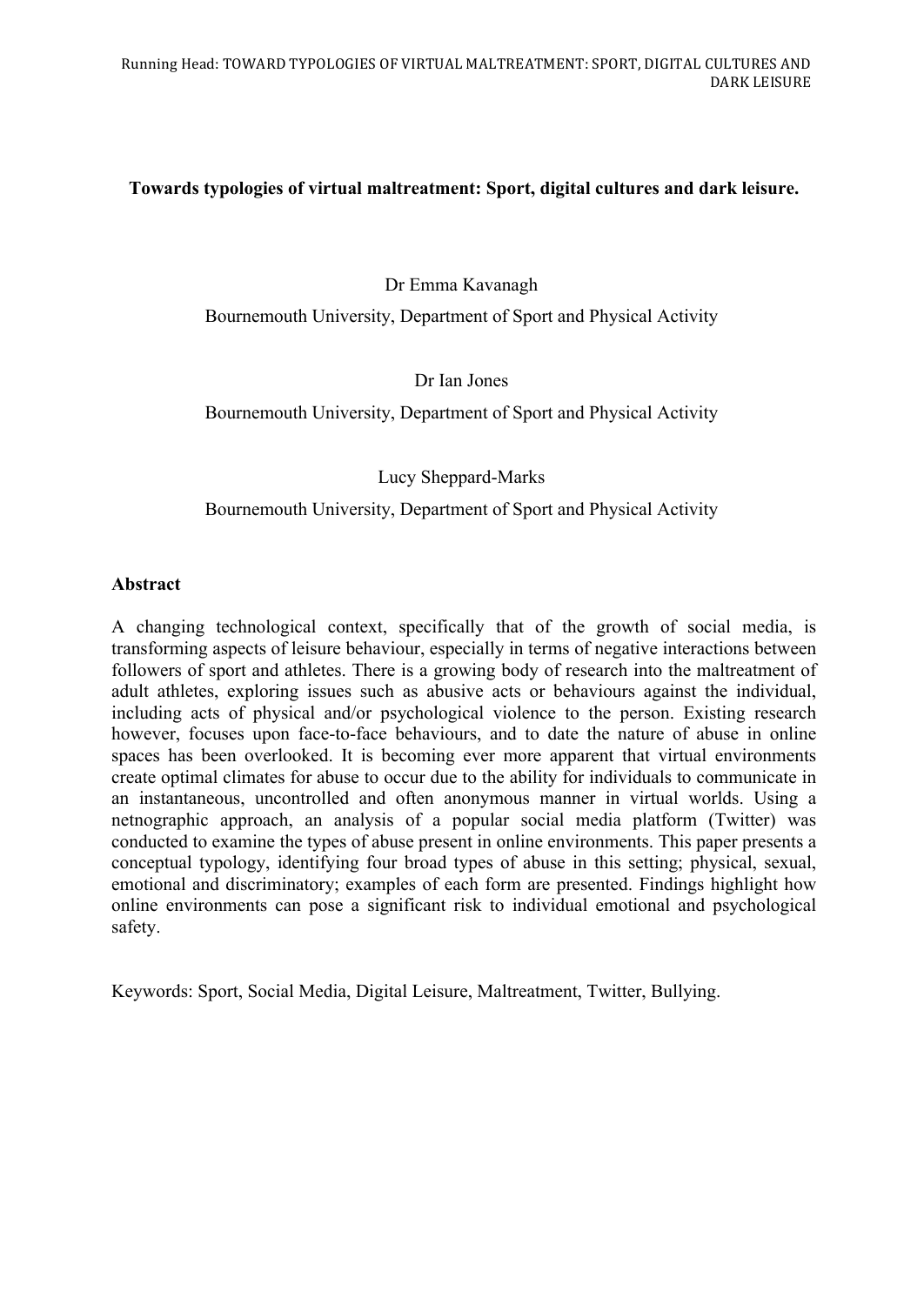#### **Introduction**

As Deborah Lupton cogently argues, "we now live in a digital society" (2015, p.2), with social institutions - such as sport and leisure – now being not just underpinned by, but rather intertwined with digital technology. As such, our relationships and interactions with others have altered, with changing patterns of participation and power evident within the virtual environment. Such changes had a significant impact on the ways that we interact with others. In this paper, we explore a particular type of deviant interaction, that of abuse within digital environments, with a specific focus upon sport. Sport provides an environment within which the exploitation of power and authority may lead to the abuse of performers, and it is now accepted that athletes can be exposed to, or directly experience abuse within the sporting environment. Much of the work on abuse in sport has, to date, focused upon behaviour experienced during face-to-face interactions (Rhind, McDermott, Lambert & Koleva, 2014; Fasting, Brackenridge & Kjølberg, 2013) and has therefore failed to acknowledge the Internet as a space in which individuals can be subjected to, and experience abuse. This paper explores the types of abuse present in virtual spaces using sport as a vehicle to examine one of the darker dimensions of online behaviour and interaction.

The mass publication of vitriol online is becoming increasingly significant as a social problem. Virtual environments provide an outlet for a variety of types of hate to occur and in many ways 'enable' abuse rather than act to prevent or control it (Kavanagh & Jones, 2016), yet to date such spaces have received limited scholarly attention. More importantly these spaces are recognised as an increasingly important site of contemporary leisure activity. The rise of anti-social or morally questionable behaviour in such spaces pose wider questions concerning the acceptance of abuse and what this means for declining or changing societal values, and acceptable leisure behaviour. The ability to appropriately define and classify abuse types is essential for conceptual clarity among researchers, as well as to inform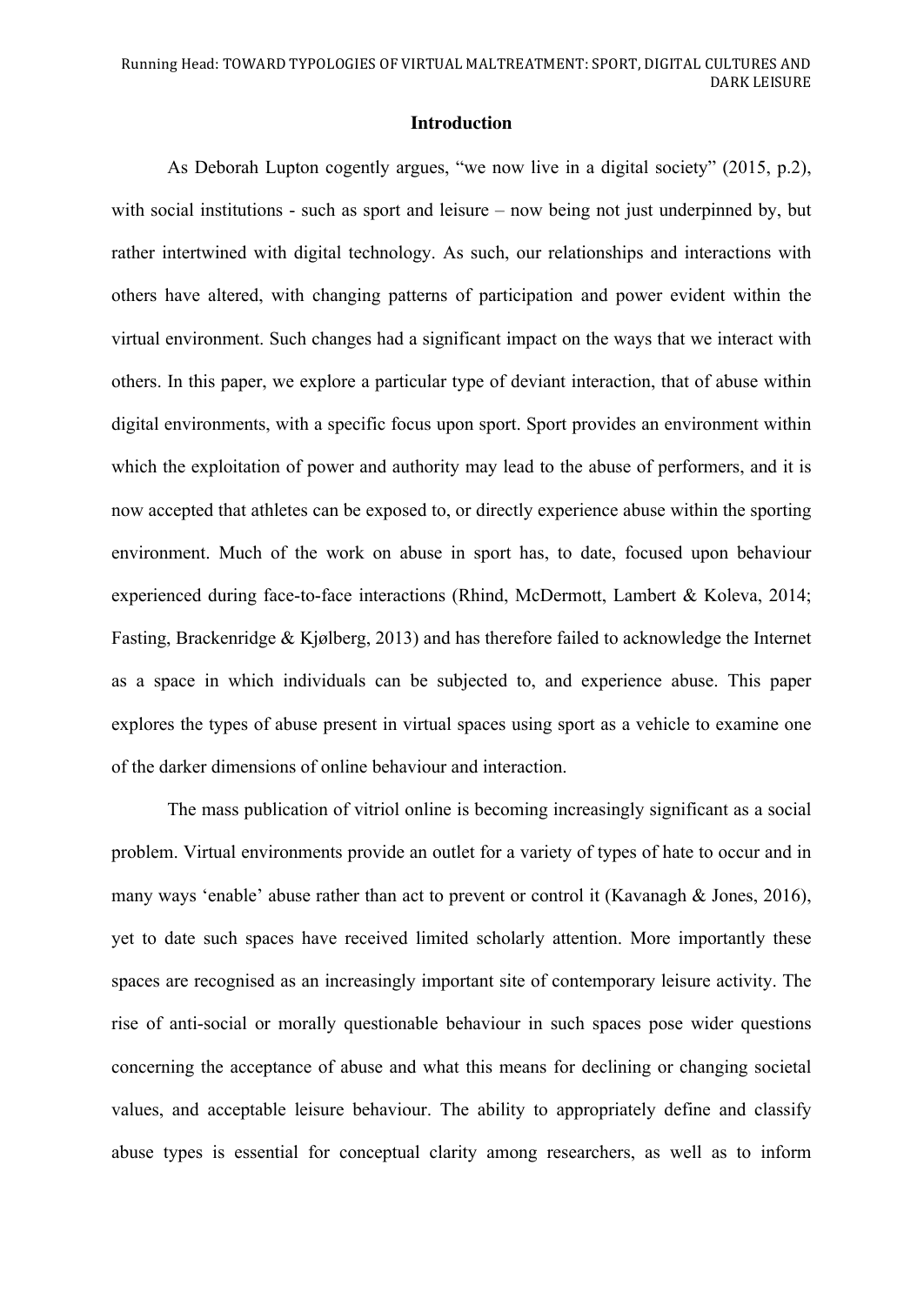safeguarding initiatives, however, relatively little is known about the types of abuse that occur in online spaces. The abuse of elite athletes in sport has been used here as a platform to commence critical discourse surrounding deviant behaviour in online spaces. Therefore, the primary aim of this study was to investigate the types of abuse that are present, and subsequently to offer a conceptual typology of abuse in order to increase understanding of this phenomenon and guide future research in the area.

# **Virtual Worlds and the Changing Face of Leisure**

The technological revolution has reshaped notions of reality and behaviour. At the centre of such a revolution has been the advent of online spaces and virtual environments. Barlow (1990) created the term cyberspace to refer to the present day nexus of computer and information technology networks to create a non-physical terrain created by computer systems. Such space can be used to simply describe the World Wide Web (WWW), the Internet as a whole and also to include all global media and communication channels (Blakewell, 2012). In June 2014 it was recorded that there are over three billion Internet users currently active (Interlive Stats, 2015) and the number of Internet users worldwide is estimated to have grown by more than 74% since the turn of the century. The Internet is recognised as the essential communication and information medium within our society (Castells, 2010) and around 40% of the world population has an Internet connection (Hutchins & Rowe, 2013).

In technologically advanced societies people use technology in a habitual, almost automated manner (Chan, 2014). We barely pay attention to the ways in which it has infiltrated our lives, this is especially true for young people (Guan & Subrahmanyam, 2009). Chan contends that people are living in cyberspace but are not consciously aware of it because material and virtual space have become intertwined and embedded in everyday life,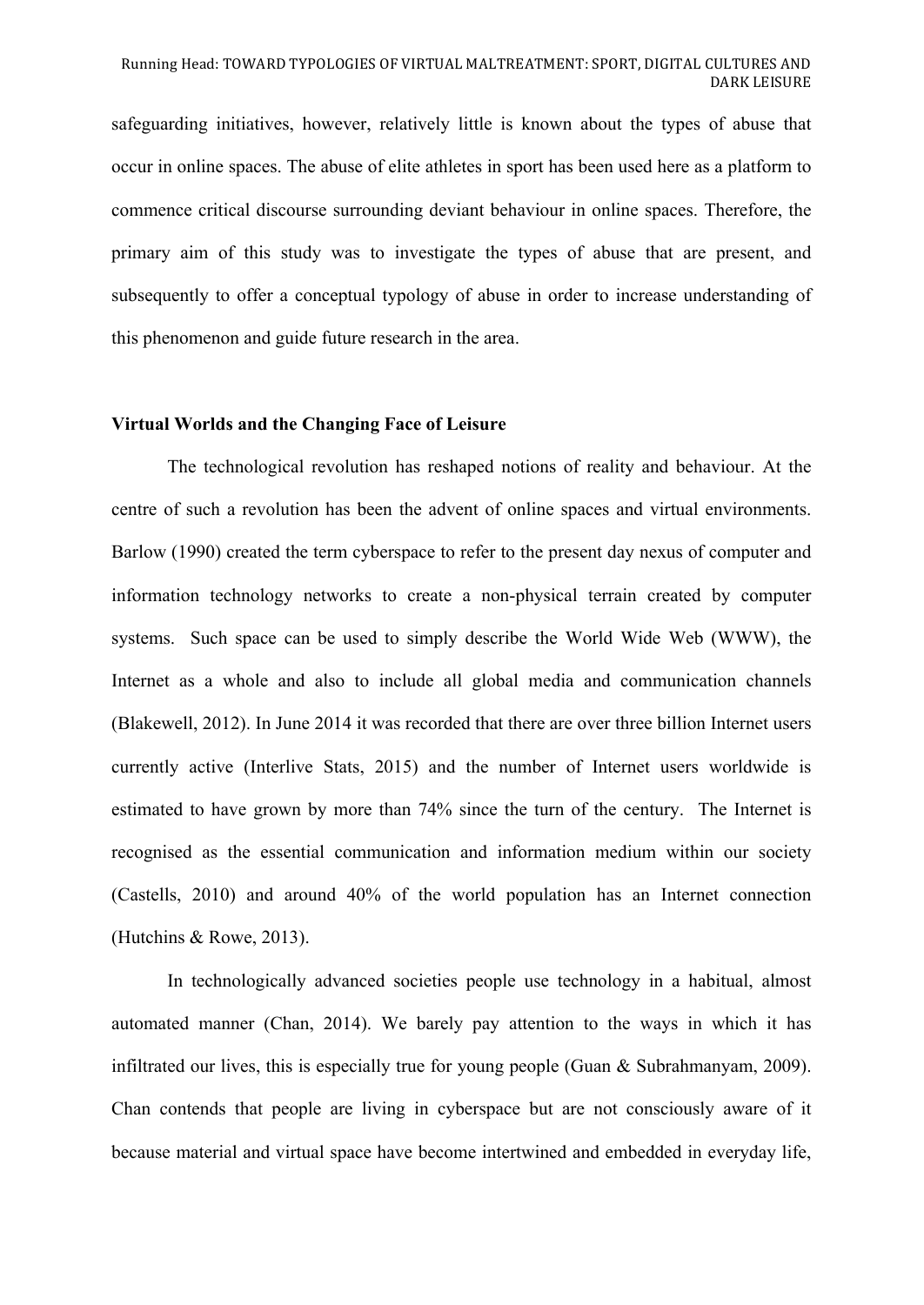merging the two 'realities' the virtual and real, disrupting the conceptual and empirical stability of the public/private divide (Berriman & Thomson, 2015). Technology is therefore no longer considered separate but embodied. In many ways it is impossible to separate the person from technology; personal computers or smart phones have become an extension of the self and seamlessly entangled in every day realities and existence. Digital technologies have refashioned the ways in which people communicate and interact and have a significant influence on every aspect of people's lives; social networking websites and technology remain continually accessible through access to smartphones and personal computers. The Internet provides a new and parallel universe, where virtual reality allows entirely new forms of social interaction (Matijasevic, 2014), where it is easier to reach out to others, to exchange information, to learn, to conduct business, to strengthen social relationships and activities, and form whole new personalities and identities (Matijasevic, 2014; Vakhitova and Reynald, 2014). The immense benefits and opportunities afforded by this continually evolving environment are seemingly endless (Hunton, 2012).

One area that has been significantly impacted by the advent of digital technologies is that of the leisure experience, making it more complex and thus changing the boundaries of leisure space (López Sintas, Rojas de Francisco & Álvarez Garcia, 2015). Virtual worlds are increasingly providing novel arenas for experiencing, producing and consuming leisure (Arora, 2011). In contemporary society traditional leisure activities and spaces (television, cinema, socialising and sports) exist alongside those that are technological, in many ways these experiences may be augmented through the use of digital technologies (Bryce, 2001). Traditional notions of leisure can also be reproduced technologically in virtual space; we shop on line, communicate and socialise with others, update our knowledge, plan travel, consume and play sport. The Internet has infiltrated our lives and the digital revolution permeates everyday leisure experiences, so much that we cannot ignore the significant impact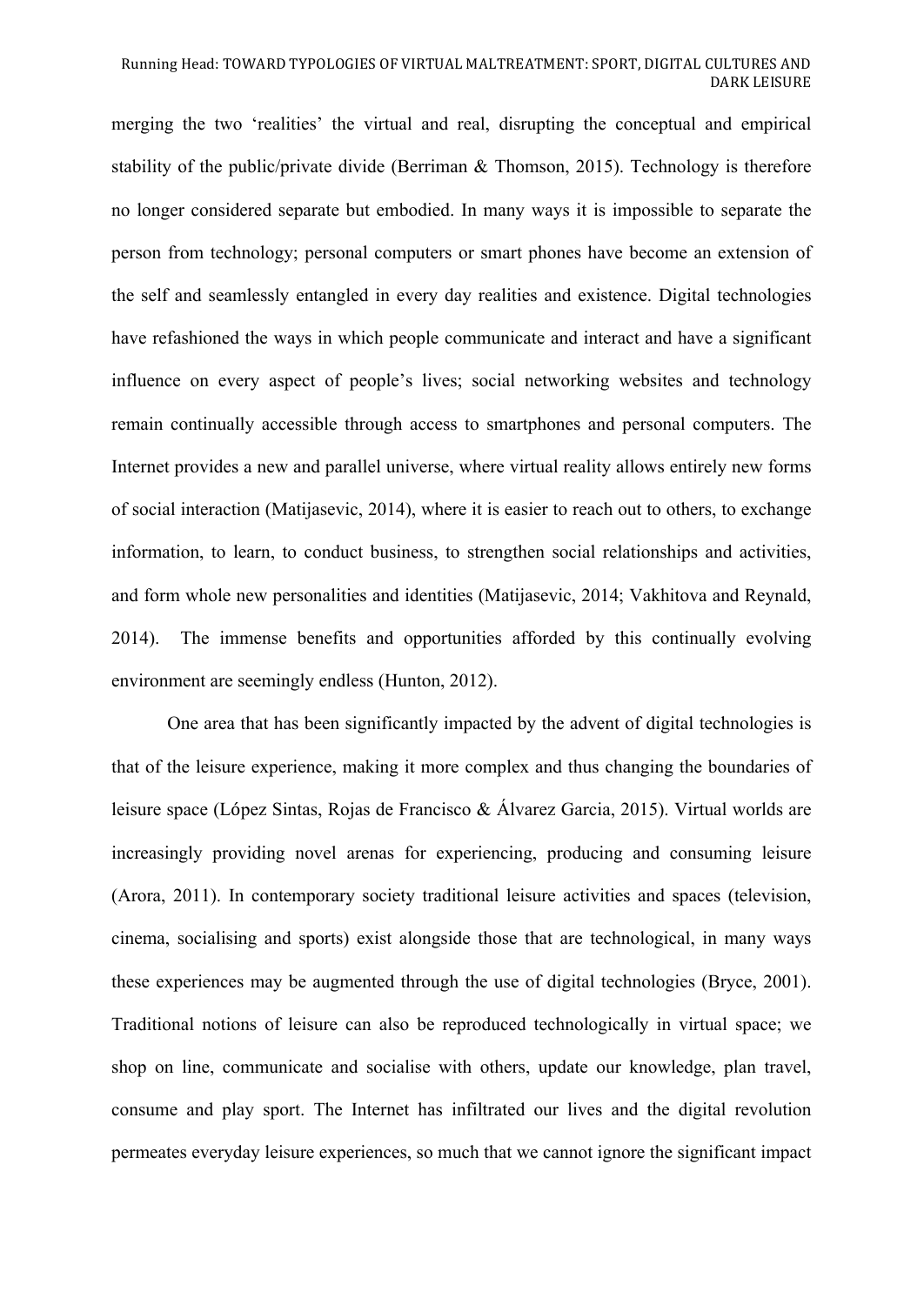of these spaces on leisure behaviour. As a pervasive site of leisure activity, it offers a variety of opportunities for both social and antisocial leisure behaviours. The Internet is a heterotopic (Foucault, 1998) liminal (Turner, 1992) space, a space of otherness; attractive due to the sense of anonymity and ambiguity it offers (Rojek, 1995; Suler, 2000; Bryce, 2001). Freedom to move and communicate in these spaces may increase the lure of virtual worlds, but can also be the reason why this can be the site of darker, deviant leisure activities (Rojek, 1995; Spracklen, 2013) where norms and values related to leisure behaviour may differ from the 'real' world. As James and James (2008) suggest, this has led to a realignment of broader agendas of young people, specifically in terms of their being in need of protection *from* risk or as naïve victims or potential prey (Chawansky, 2016) towards a greater acknowledgement of protecting young people from being a risk *to* others. This paper examines one type of deviant deregulated online behaviour, which has become apparent since the advent of social media by examining the idea of virtual maltreatment in online sport spaces. Importantly, the paper explores how deviant leisure activities – in the form of invective digital discourses – can contribute to our understandings of contemporary gendered, racialised, and sexual politics and difference. Prior to examining abuse and fan behaviour, it is important to understand social media and its use in modern sport.

# **Social Media and Sport**

Social Media is a term used to group Internet-based applications that allow the creation and exchange of User Generated Content (UGC, Hanna, Rohm & Crittenden, 2011), with an emphasis upon prosumption rather than consumption (Zajc, 2015). Social networking opportunities are vast and ever changing; they help us communicate, share information, learn and access news. These sites include applications that enable users to connect by creating personal information profiles, inviting friends, colleagues and unknown individuals to have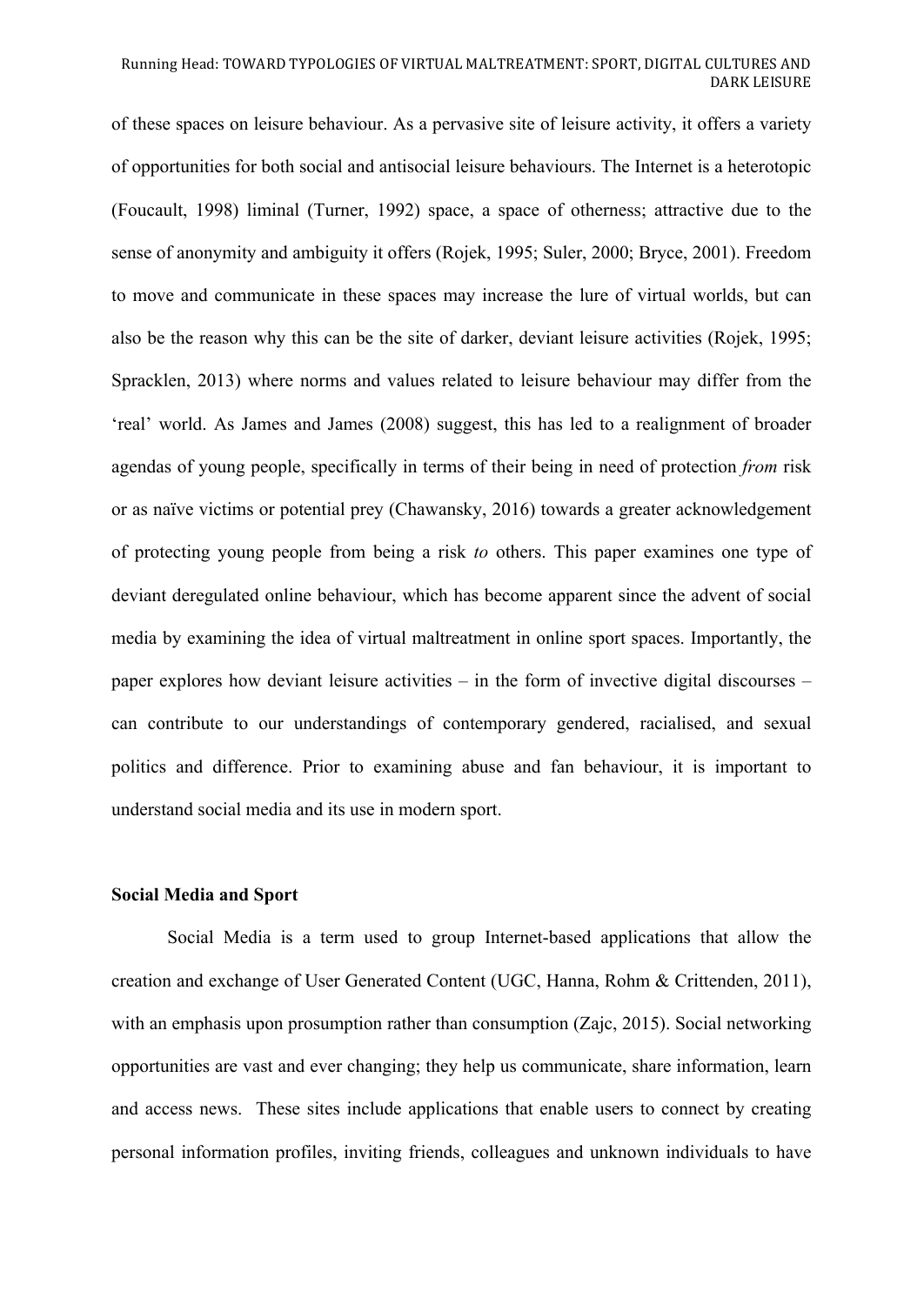access to those profiles. People correspond through these mediums by sending e-mails, posting written or video content and sending instant messages between each other. Currently there are hundreds of social media platforms available online including social networking sites (Twitter, Facebook and Pinterest for example), text messaging, podcasts, wikis, blogs, online forums and discussion groups (Ferrara, 2015; Kaplan & Haenlein, 2009). Over three quarters of adults in Great Britain use the Internet every day (76%) and social networking remains one of the primary uses (Office for National Statistics 2015). One area in which social media has had a significant impact is the way in which individuals consume and experience sport. Most professional sports organisations utilise social-media platforms (primarily Facebook and Twitter) to keep fans abreast of news (Sanderson, 2011). Professional sports teams, athletes, journalists, and sport-media outlets connect with audiences creating a social media experience (Sanderson & Kassing, 2011; Sanderson, 2011). Sport is therefore connected, and fans take part in both a physical and virtual experience, watching games, communicating with other fans and providing a virtual commentary as if in the stands of any major event. Real-time interaction occurs across sports and fans do not need to attend events to experience connection to a sport.

Although the rapid advancement of computer technology has allowed multiple social networks to proliferate (Hambrick, Simmons, Greenhalgh & Greenwell, 2010), Twitter appears to be the dominant social-media platform adopted by sports organisations and athletes alike (Sanderson & Kassing, 2011). Despite the increasing pervasiveness of social media, however, "the literature is sparse, inside and outside of sport, that deals with Twitter" (Clavio & Kian, 2010, p.486), especially in terms of its role in leisure behaviour, and to date, much of the research has focused on the tweeting behaviour of the athlete (e.g. Clavio & Kian, 2010; Hambrick et al., 2010; Pegoraro, 2010) or social media use by sport managers and organisers (Hambrick, 2012). An area that has yet to be systematically explored is the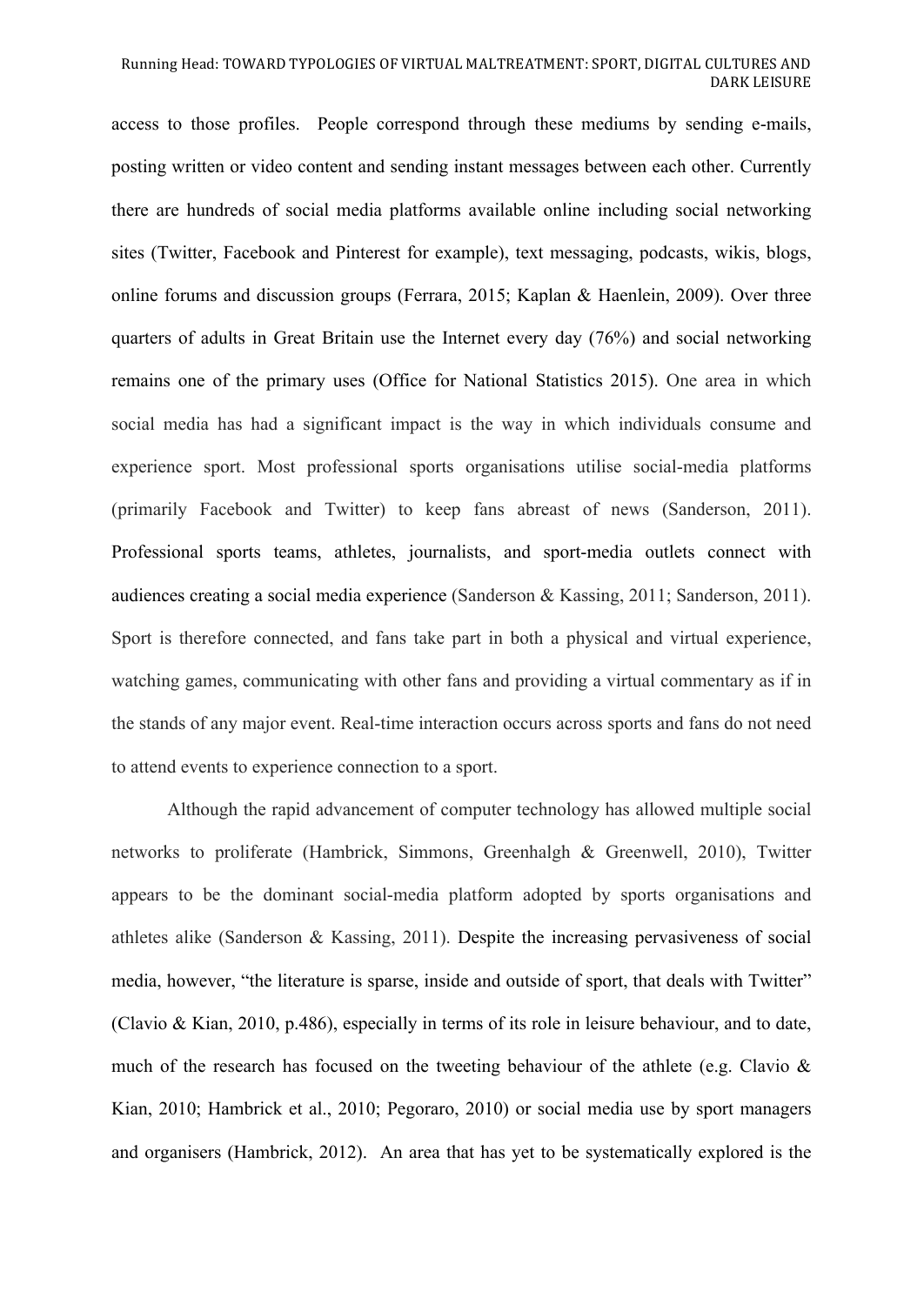growing interaction between fans and athletes (Sanderson, 2016). Twitter allows followers to communicate either directly with, or about high profile athletes, communication can be instantaneous, uncontrolled, and often anonymous (Price, Farrington & Hall, 2013, p.452) in an environment where, according to Hansen, Shneiderman, and Smith (2011) the norms and values related to the ways in which people interact with one another within their social worlds have changed significantly. Crucially, and unlike other forms of mass media such as television (Boehmer, 2015), the nature of Twitter also allows fans the opportunity for parasocial interaction, or the illusion of an actual interpersonal relationship with an athlete, especially where the disclosure of personal information from an athlete (for example regarding their home or family life) may create a sense of artificial intimacy with the follower (Marwick & Boyd, 2011). Although parasocial interactions are - in many cases - positive, the nature of social media also makes it a rich environment for less desirable parasocial interaction. It is to this concept, that of 'maladaptive parasocial interaction' (Sanderson  $\&$ Truax, 2014, p.337) that we turn, specifically through the idea of virtual maltreatment.

### **Abuse on Social Media**

Virtual maltreatment in sport is becoming increasingly significant as a social problem (Kavanagh & Jones, 2016). The Internet has created an environment where a whole different set of behaviours is possible, where "old school hate is having a renaissance" (Chen, 2015, p52). An illustration of this can be seen in Twitter reactions to the 2013 Wimbledon tennis tournament. The male winner, Andy Murray, received overwhelmingly supportive and congratulatory tweets (Twitter, 2013), yet the female champion, Marion Bartoli, was the subject of a barrage of hostile and abusive messages, demonstrating a clear example of maltreatment through social media. The International Rugby Union Referee Nigel Owens was subjected to homophobic abuse following the 2015 England-France International (Owens, 2015), and Aston Villa Footballer Jack Grealish received threats following his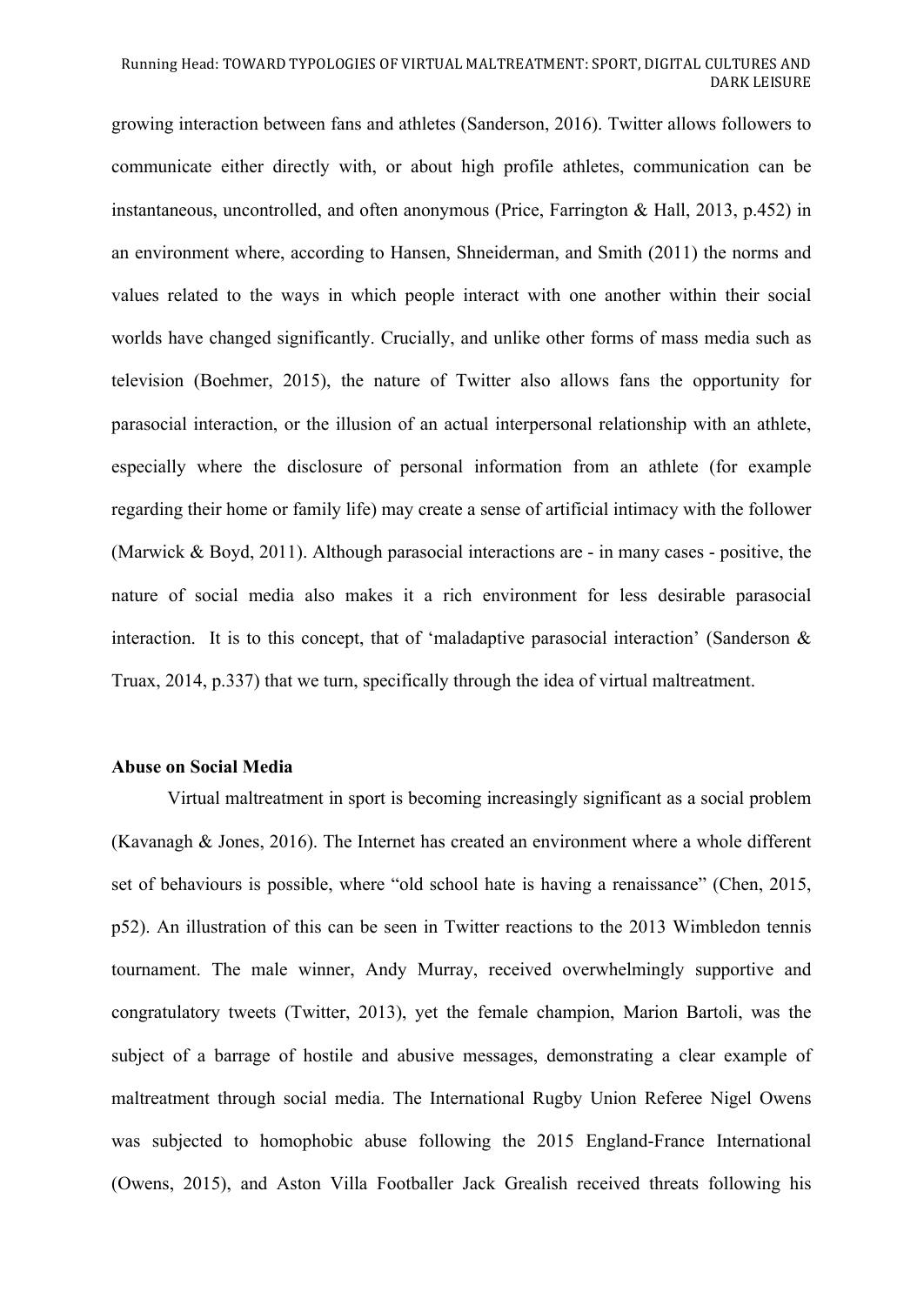decision to turn down an international call to the Irish squad (Bezants, 2015). Unfortunately, instances such as these are becoming more common. In the daily social commentary surrounding major sporting events we are continually witnessing significant negative online interaction and in many cases such abusive and or/threatening discourse.

In line with recommendations from the World Health Organization (WHO), Stirling (2009) uses the term maltreatment more broadly to account for a variety of abusive or violent behaviours that can be witnessed or experienced in the sporting environment including physical or psychological acts that occur within the context of a power differential. Maltreatment can therefore incorporate acts of physical, sexual and emotional abuse as well a bullying and neglect of individuals and accounts for the variety of behaviours that can occur independently or co-occur in sport (Kavanagh, 2014). Recent research in sport indicates that athletes are not immune to experiences of physical (Stafford, Alexander & Fry, 2013; Kerr 2010), sexual (Fasting, Chroni, Hervik & Knorre, 2011; Parent 2011; Hartill 2009) and emotional abuse (Stirling 2013; Stirling & Kerr 2013, 2009), along with other forms of maltreatment including neglect (Kavanagh, 2014). Stirling (2009, p. 1091) suggests, "coaches, parents, administrators and athletes all represent both potential victims and perpetrators of maltreatment". We would go further, and suggest that fans and followers of sport should also be added to this list, and that their role as potential perpetrators through the use of online environments, should not be understated. Knowledge and understanding of this form of abuse, however, is lacking, and has yet to be subject to any systematic examination.

Research into the nature and prevalence of virtual maltreatment, commonly referred to as 'cyberbullying', is relatively recent (Kowalski & Limber, 2013), and focuses largely upon abuse by and against young people. There is, however, a growing body of literature that explores the nature of online abuse against adults. The literature is somewhat clouded by the variety of terms used to describe such acts. Jane (2014), for example, notes that researchers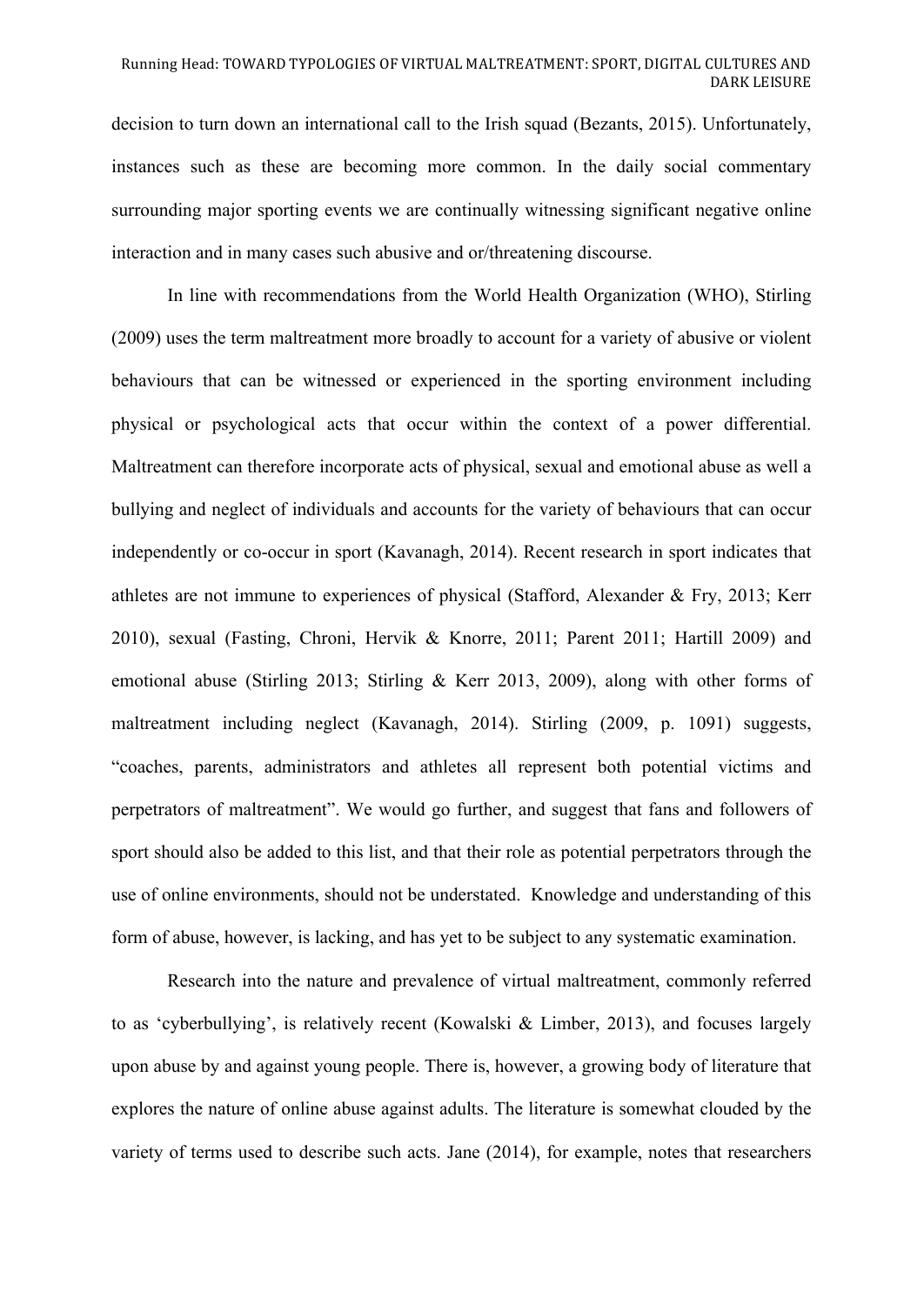have used descriptions such as 'hateplay', 'rapeglish, 'signviolence', 'flaming', and 'trolling' to explore the phenomenon. In examining the use of online communication to silence women involved in public discourse, Jane further uses the term "e-bile" to describe "the extravagant invective, the sexualized threats of violence, and the recreational nastiness that have come to constitute a dominant tenor of Internet discourse" (p.532). Willard (2007) sought to provide more clarity to the area through the development of a typology for understanding negative online interaction that includes seven types of behaviours that are witnessed online:

1. Flaming: sending angry, rude, or vulgar messages directed at a person or to an online group

2. Harassment: repeatedly sending a person offensive messages

3. Denigration: posting rumours, harmful or untrue information about a person

4. Cyber stalking: harassment that includes threats of harm

5. Impersonation or pretending to be another person

6. Outing or trickery: tricking a person into sending information such as secrets or embarrassing information that can be used to send to others

7. Exclusion: excluding someone purposefully from an online group.

Willard's classification is useful when examining abuse experienced by athletes and other celebrities within online environments as it helps increase understanding of the spectrum of behaviours that can be experienced, yet it doesn't allow understanding of the content or types of abuse experienced. Thus, there is a clear lack of definitional clarity over the relevant terms. We suggest that, as an umbrella term, 'maltreatment' offers an appropriate starting point with which to examine the types of online abuse seen within the follower-athlete relationship.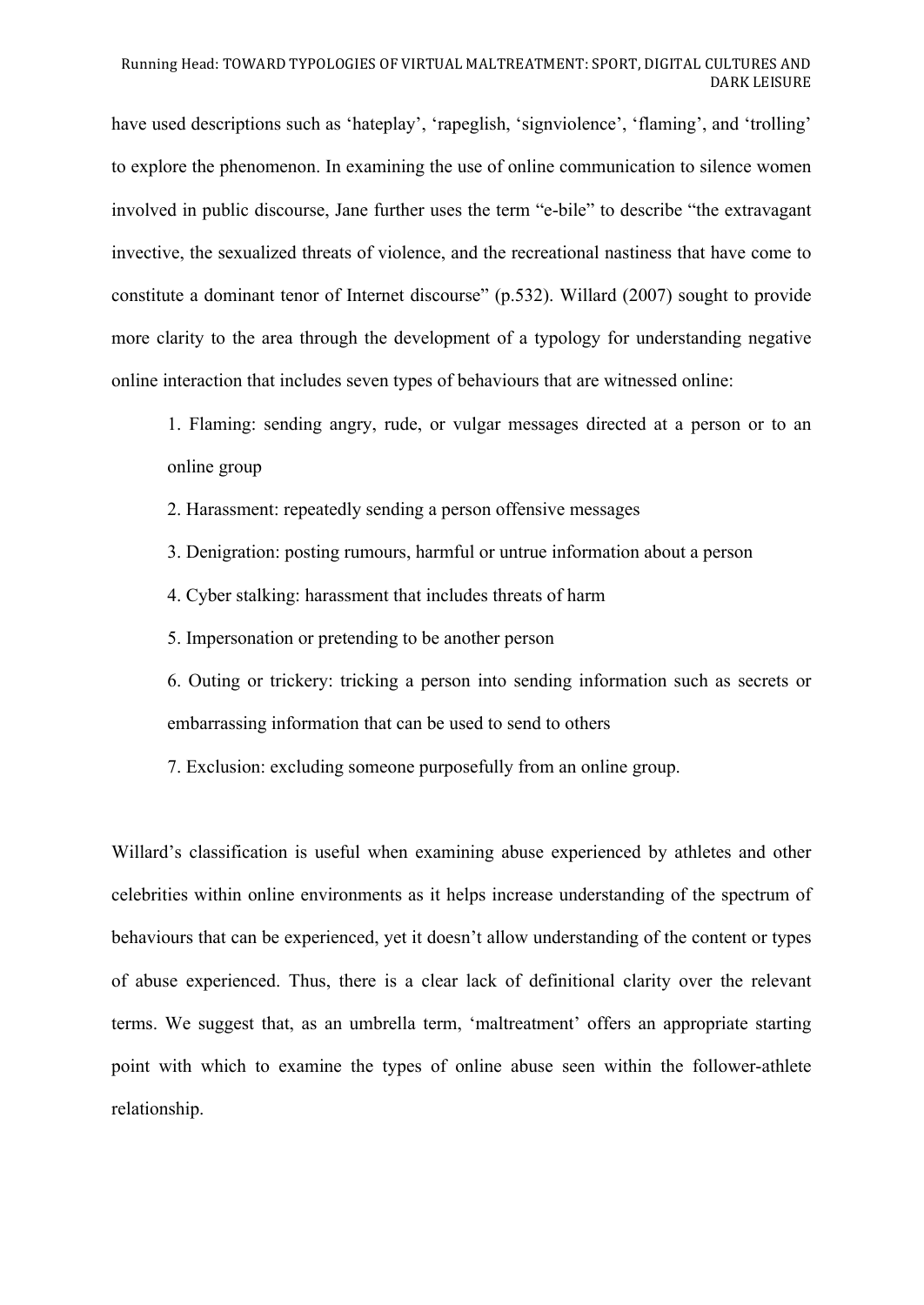A recent study by anti-racism in football group 'Kick it Out' examined social media abuse of English Premier League players and revealed that there had been approximately 130,000 discriminatory posts between August 2014 and March 2015. This equates to an average of approximately 17,000 abusive posts per month (Kick it Out, 2015). Parry, Kavanagh and Jones (2015) have identified that virtual maltreatment has a number of negative consequences for the victims including psychological, behavioural and performance impacts. These can range from negative impacts on an athletes self-esteem and/or confidence to sleep disturbances and reduced performance on the field of play. Such behaviour can have a significant effect on all aspects of the victim's life not just their athletic performance.

The existence of virtual maltreatment and its potential to cause harm, is irrefutable, however, the variety of types of behaviour that constitute such abuse have yet to be systematically explored. Literature examining abuse in other setting relies on the ability to appropriately identify and classify abuse in order to promote detection, prevention and safeguarding. Thus, the paper will now outline a conceptual typology of the different types of maltreatment that can be experienced as part of the virtual athlete/fan relationship.

#### **Methodology**

The research design adopted was that of online ethnography, also referred to as 'netnography' involving participant observational research based in online fieldwork (Kozinets, 2010). Due to high growth in Internet forums and the ease of access to rich data sets within online environments, this form of data collection is widely accepted and used in many fields (Janta, Lugosi and Brown, 2014). The study focused on the collection of archival, rather than elicited or field note data (Kozinets, 2010) as it used existing tweets, rather than having any researcher involvement or interaction with the online community. The data screening process took place over a two year period whereby content from the social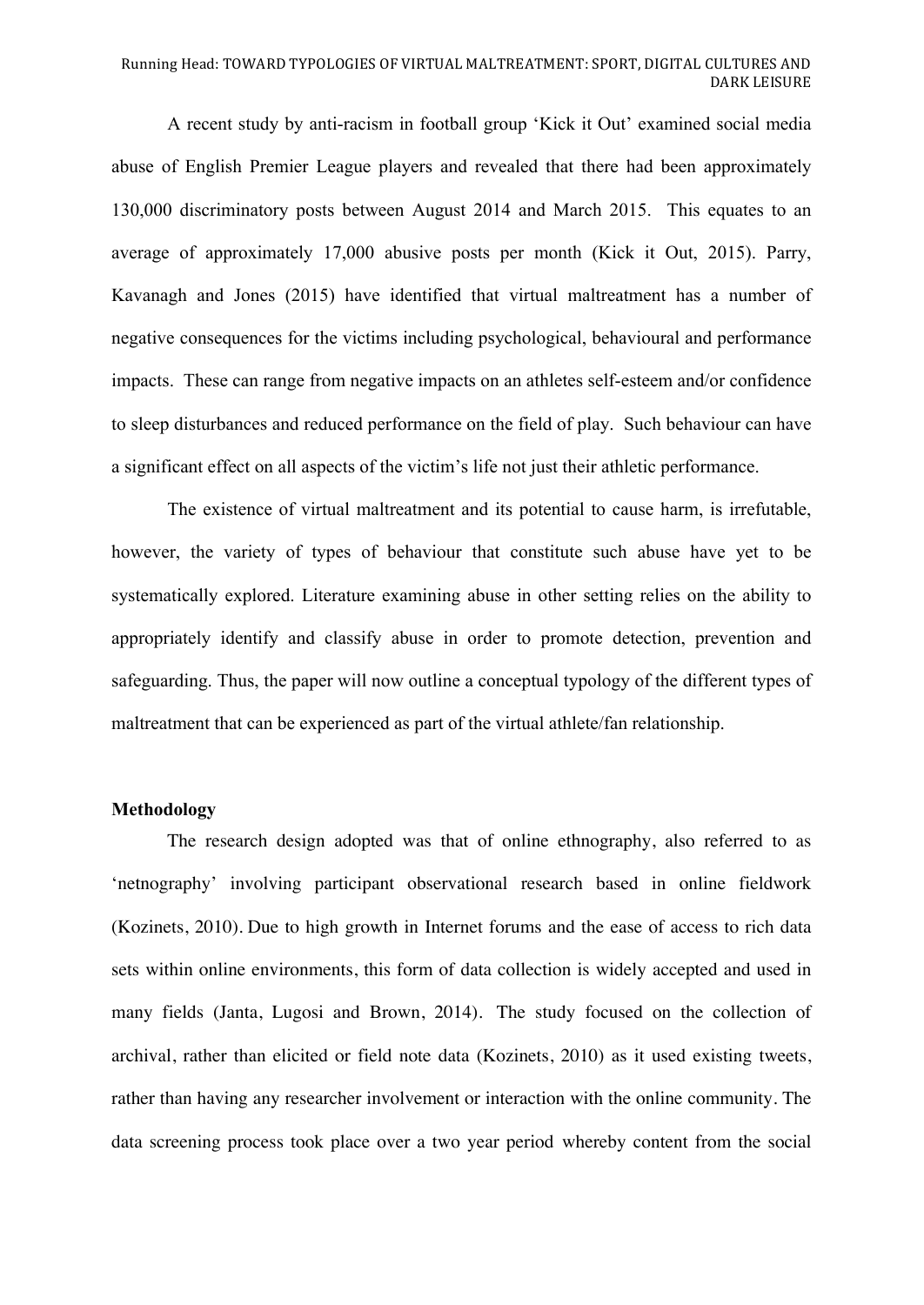media platform Twitter was collected. Two methods were adopted for the collection of data. Brand watch analytics was adopted as a means to screen large data sets. This commercial software package designed to identify twitter posts using key words based on discriminatory and abusive terms. Searches were run through screening both hashtags and variants of spelling to identify as many instances of virtual maltreatment as possible. An illustrative example could be "Serena Williams OR Bartoli AND man OR ugly OR lesbian". In addition to computer aided data collection Twitter was observed by the research team and abusive tweets were stored within an excel spreadsheet along with the date of the tweet, the time, and the target of the comment and their sport. The research team became 'lurkers' within online environments and did not interact within or manipulate the online space

Thousands of posts were read and sifted in the development of the conceptual typology. Typologies—defined as organized systems of types—make crucial contributions to the social sciences and enable the forming and refining concepts, drawing out underlying dimensions, creating categories for classification and measurement, and sorting cases (Collier, LaPorte, & Seawright, 2012). Descriptive names were assigned to tweets, attached to particular behaviours and grouped in relation to descriptive abuse types in order to create the broad classifications presented. Tweets were grouped based on similar attributes in order to keep types within a classification as close as possible in order to create discrete dimensions of the typology. The process of qualitative description (Sandelowski, 2000) adopted provided a mechanism through which to analyse and subsequently group tweets based on abuse types.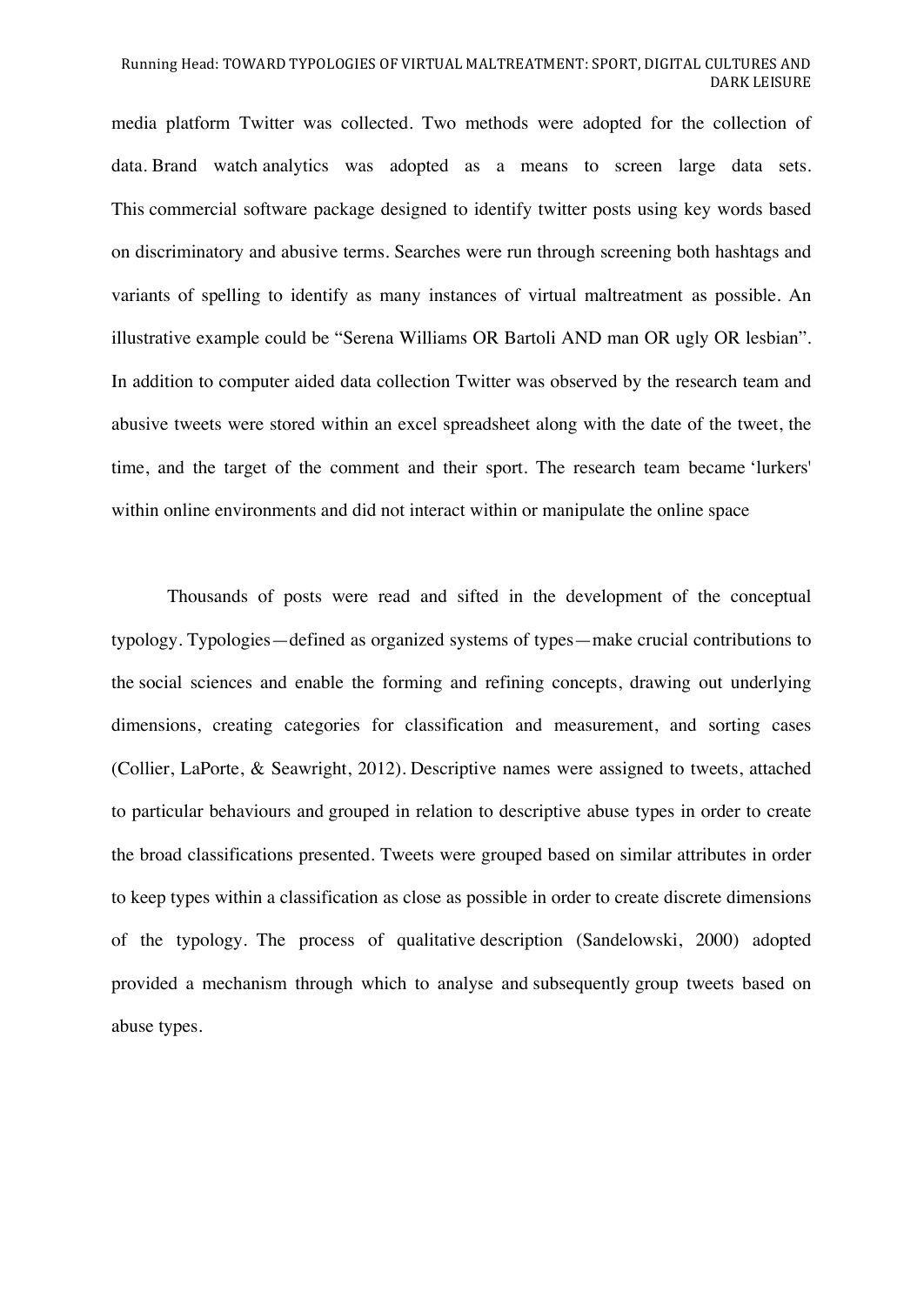### **Presenting a Typology of Virtual Maltreatment**

It is suggested here that there is a need for context-specific typologies; that is for the typology to both accurately reflect the nature of the phenomenon, and also be useful as a tool with which to analyse such behaviour. The use of typologies has been subject to criticism in sport, for example Green and Jones (2006) have noted that it is rare for activities to fall into the ideal-types that are proposed by typologies, they may over-simplify human behaviour, and that such approaches tend not to acknowledge the dynamic nature of activity, instead presenting a static picture of involvement at a particular time. Finally, typologies may be limited in that they can demonstrate a tendency to examine the activity itself, rather than the meanings, norms and values of the individual undertaking the activity. These are all valid criticisms; however it is clear that further research is in this area is essential. With any emerging area, there is a need for conceptual clarity and consistency in how the area is explored. Consistency of terminology with regard to online abuse in sport is important to allow the transferability of data both between studies and over time (Stirling, 2009), and it is with this purpose that the typology is presented. Based on this, we propose a working definition of virtual maltreatment and a conceptual framework for classifying abuse online within sport building upon existing typologies, but adapted in terms of, and informed by the qualitatively different (Slonje & Smith, 2008) nature of online abuse.

The proposed typology is presented in Figure 1. We use the term virtual maltreatment to encompass the variety of cyber-enabled abuses that can manifest in virtual environments and define it as:

Direct or non-direct online communication that is stated in an aggressive, exploitative, manipulating, threatening or lewd manner and is designed to elicit fear, emotional and psychological upset, distress, alarm or feelings of inferiority*.*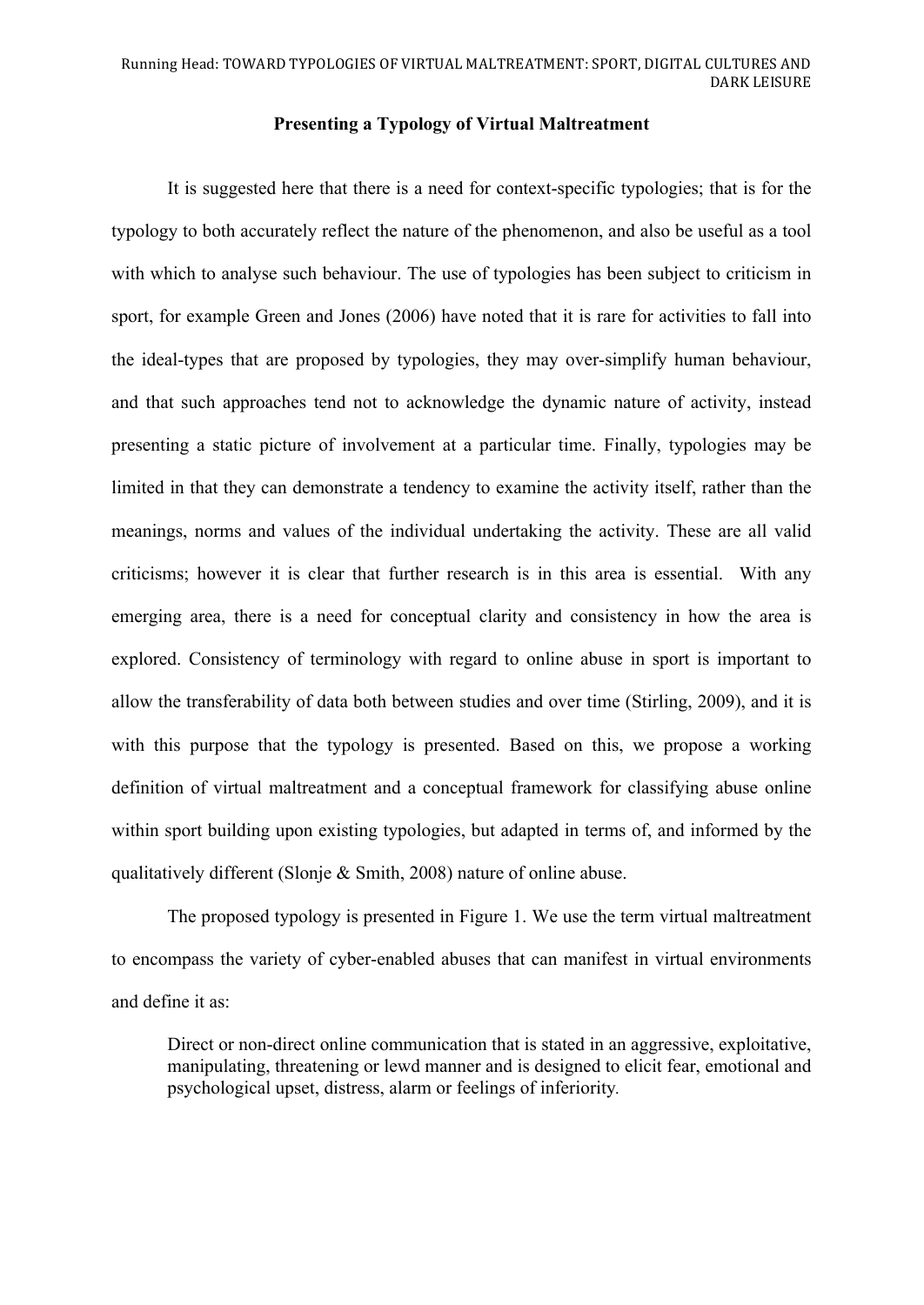Maltreatment online is likely to occur within virtual relationships and is enabled by the instantaneous access and global reach that the Internet affords the perpetrator. Virtual relationships include the follower-to-athlete (coach or official) or athlete-to-athlete relationship, and abuse can be experienced directly or indirectly within such relationships (Kavanagh & Jones, 2016). Direct refers to incidents that directly target a recipient, through, for example, the use of the ' $\omega$ ' symbol to send a message to a specific user or includes a hashtag # as an identifier or link to the subject of the abuse. Non-direct refer to cases whereby a message is posted about, rather than directly to an individual. It is also possible for individuals to be alerted to non-direct messages, through 'retweeting', and thus non-direct can also become direct.

### **Figure 1: Categorisation of Virtual Maltreatment in Sport – ABOUT HERE**

Four types of abuse can be experienced either directly or in-directly within virtual relationships (see Figure 1). These are physical, sexual, emotional and discriminatory, of which the final type can be further categorised into discrimination based upon gender, race, sexual orientation, religion and/or disability. An overview of each virtual maltreatment type is presented below.

#### **Virtual physical maltreatment**

Virtual physical maltreatment can include threats of physical violence and/or focus toward an individual's physical attributes. Comments can be stated in an aggressive, exploitative, manipulative or threatening manner and can be designed to elicit fear, emotional or psychological upset and distress, alarm and/or inferiority. As Jane (2014) notes, such aggression sometimes manifests as a direct threat, but most commonly appears in the form of hostile wishful thinking. Examples of direct and indirect physical maltreatment can be seen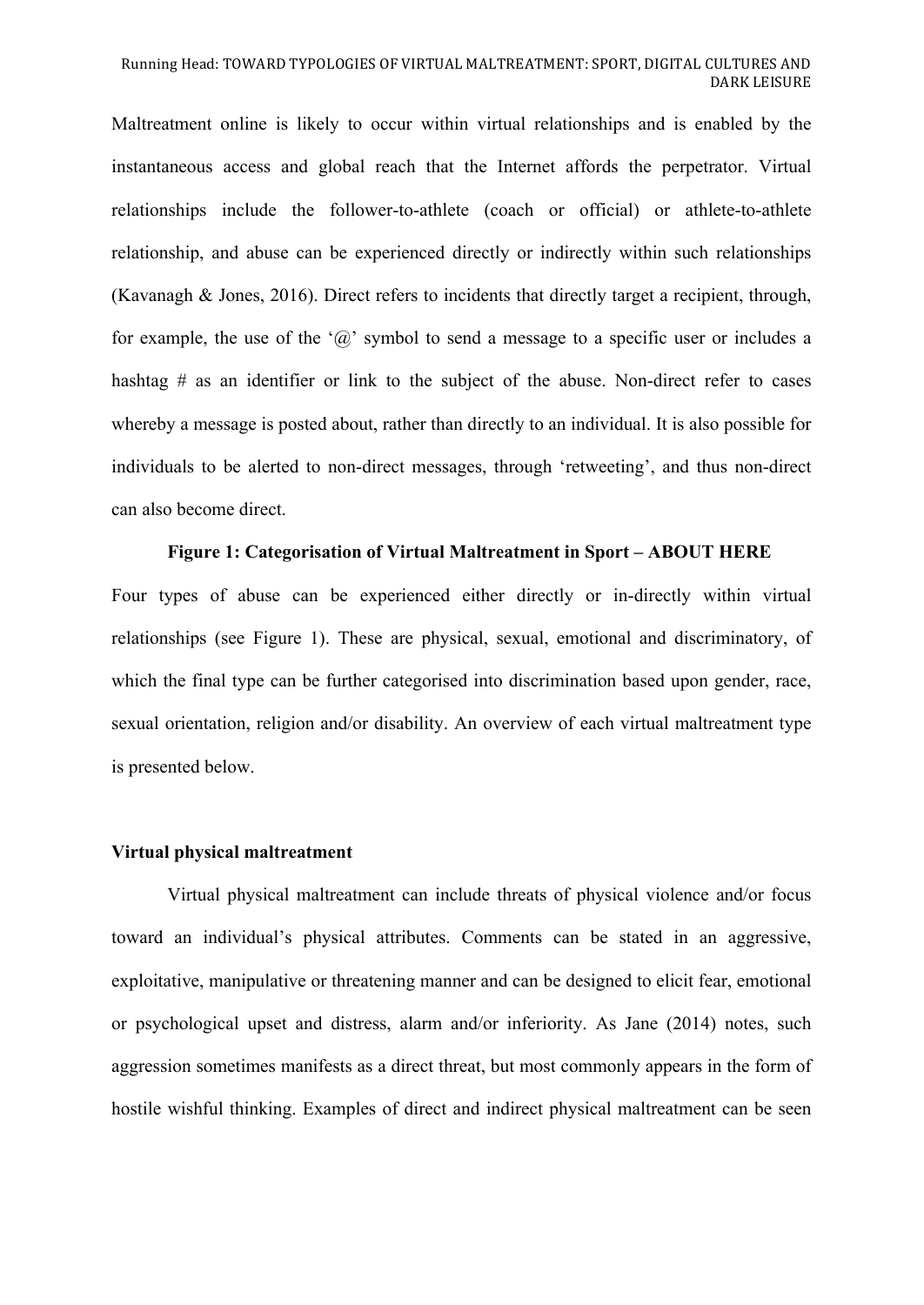with messages to the Premiership footballer Wayne Rooney, Olympic gymnast Beth Tweddle and tennis player Andy Murray:

*@WayneRooney cheers Wayne you fat ugly wanker*

*@SkySportsNews #Sportswomen Beth Tweddle on a scale of 1/10 how pig ugly would you class yourself?*

*I hope Andy Murray loses, breaks an arm and never plays tennis again, cunt.*

The examples show a continuum between abuse concerning physical appearance (for example toward Wayne Rooney) and more serious threats of actual harm (targeted and Andy Murray). New York Jets quarterback Mark Sanchez, for example, received a number of direct physical threats from a fan:

*@mark\_sanchez "kill yo self tonight! or imma do it for you wednesday at practice*

Indirect physical maltreatment also demonstrated a continuum from the relatively trivial, although still unacceptable tweets about athlete appearance:

*Test Serena Williams. No way is she clean. Looks way too much like a man*

To more threatening behaviour. Such indirect physical abuse focused on the 2013 Wimbledon champion Marion Bartoli was evident: a typical comment was:

*If Bartoli fist pumps one more time I'm gonna knock her out the slag*

Thus it is clear that despite the 'unreal' nature of online interaction, virtual physical maltreatment still exists, albeit in the form of focusing on physical attributes or through threat of physical violence.

# **Virtual sexual maltreatment**

Virtual sexual maltreatment can include threats of rape and sexual assault or sexual acts to which the adult would not consent or comments regarding sexual behavior with or of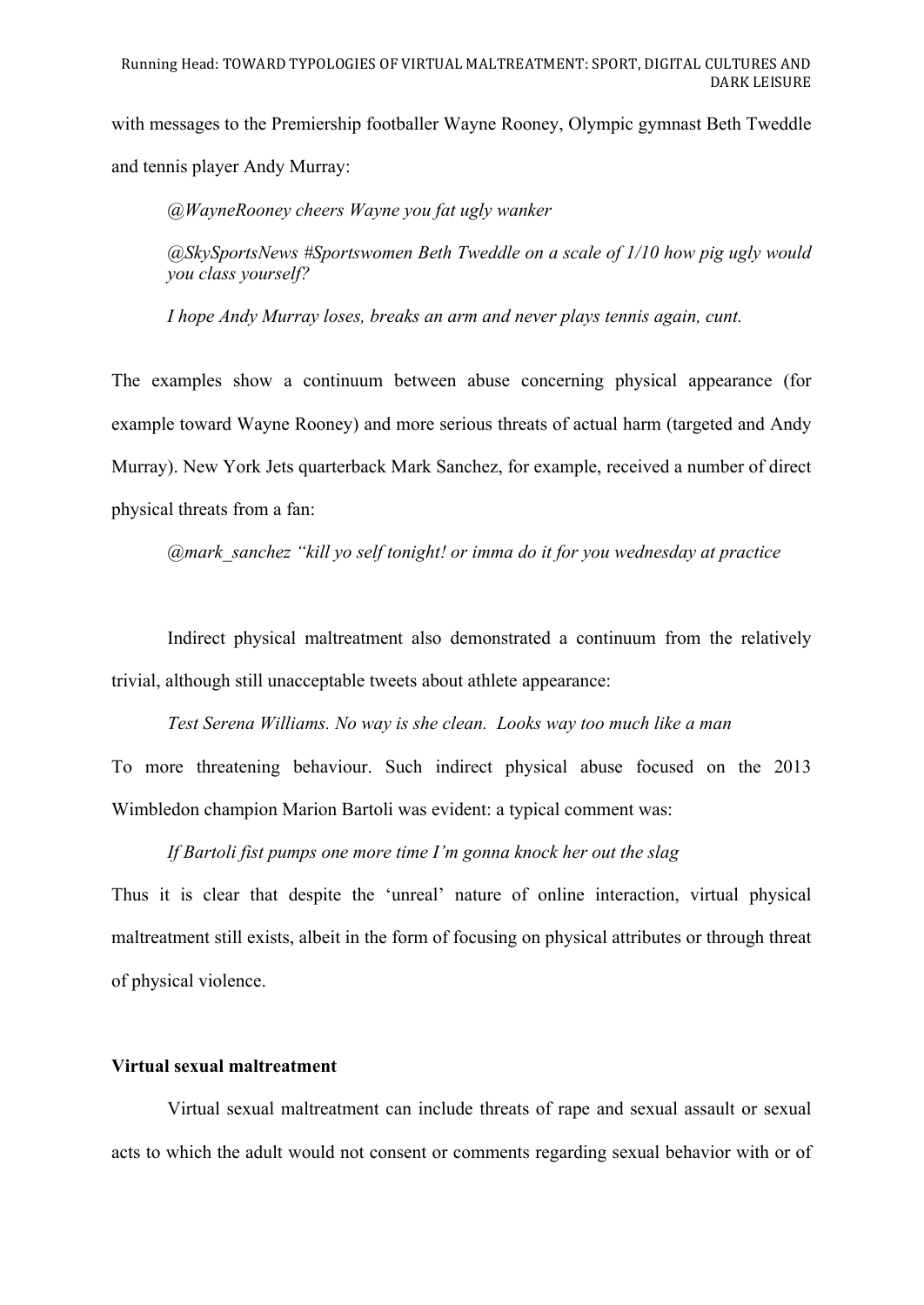an individual. Comments can be stated in an aggressive, exploitative, manipulative, threatening or lewd manner and can be designed to elicit fear, emotional or psychological upset, distress and alarm. Contrasting tweets regarding the two 2013 Wimbledon women finalists Marion Bartoli and Sabine Lisicki demonstrate the presence of this behaviour:

*Bartoli wouldn't get raped let alone fucked #wimbledon* 

*Sabine Lisicki – I'd definitely let her sit on my face. Not a great face but those legs are amaze, body ain't too shabby either #wimbledon* 

It is important to note the use of a 'hashtag' (#wimbledon) within these messages. A hashtag allows messages to be grouped together, and subsequently searched for by other users. Thus, those interested in the Wimbledon tournament can follow tweets using the relevant hashtag, further spreading the message.

Although men are disproportionately the perpetrators and women disproportionately the victims of on-line sexual hostility (Herring, 2002), sexual maltreatment is also evident for male athletes. The diver Tom Daley was the subject of the following tweet:

*Tom Daley has a face that's all like: I wanna hug you, but then has a body like: I wanna fuck you #true* 

As with virtual physical maltreatment, it is again through the focus on physical attributes or the use of threats that creates the key issue here rather than actual physical or face-to-face behaviours.

## **Virtual emotional maltreatment**

Virtual emotional maltreatment includes comments designed to elicit a negative emotional and or psychological reaction and can include rumor spreading, ridiculing, terrorising, humiliating, isolating, belittling and scapegoating. Comments can be stated in an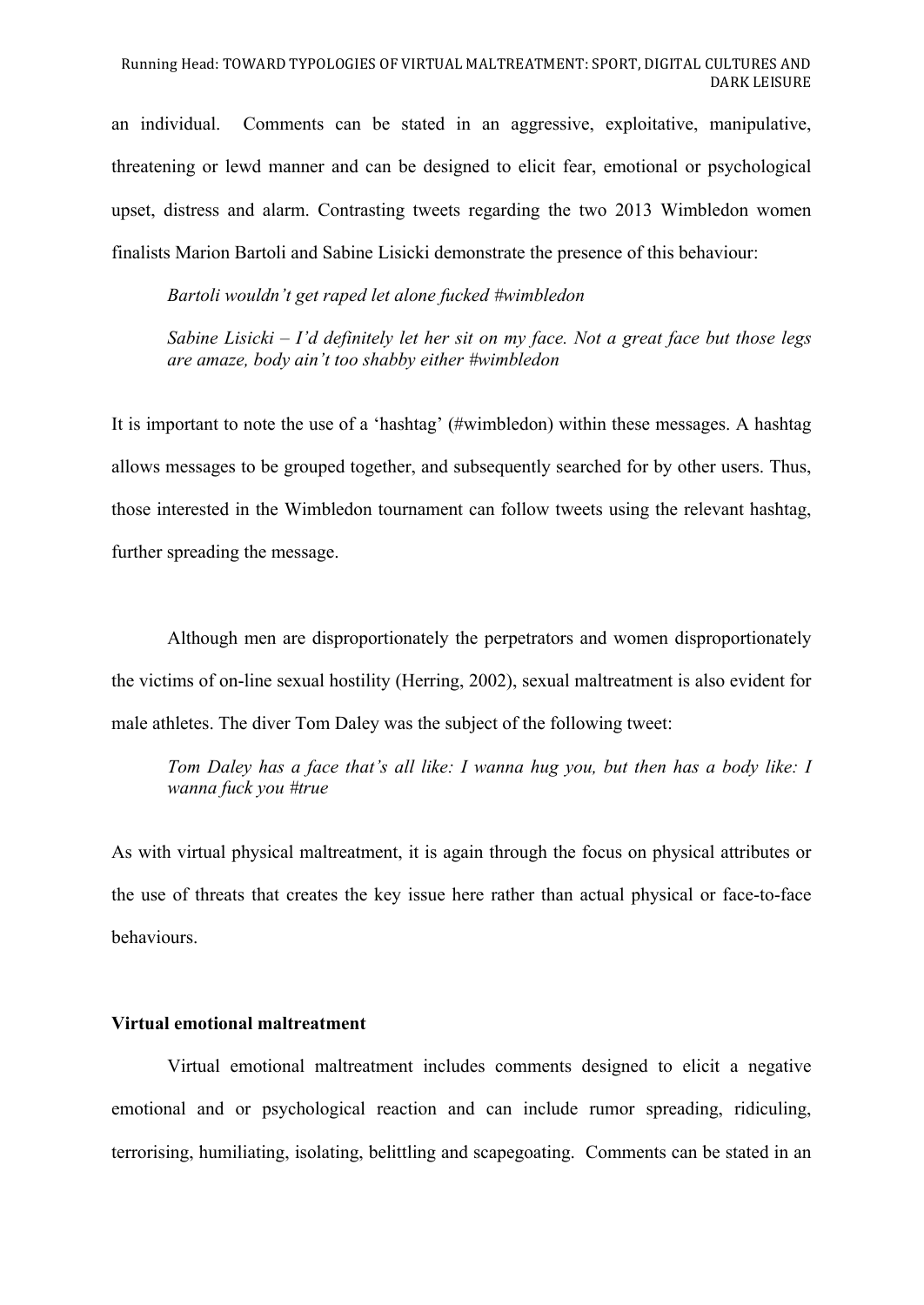aggressive, exploitative, manipulative, or threatening manner and can be designed to elicit fear, emotional or psychological upset, distress and alarm. At a basic level, tweets may simply be designed to humiliate and belittle athletes, for example:

*Fuck u @shelveyJ. Do us LFC supporters a favour and just leave LFC. Or do everyone a favour and just stop playing football.*

*Raheem Stirling is a cunt and a waste of space @MCFC enjoy and good riddance*

An example of a tweet designed to elicit emotional distress was that sent to Tom Daley after a disappointing Olympic performance:

# *@TomDaley1994 you let your dad down I hope you know that*

This referred to Daley's father, who had died of cancer before the Games. This type of tweet was echoed by a message regarding football referee Mark Halsey, who had previously suffered from cancer:

#### *I hope Mark Halsey gets cancer again and dies*

#### *Mark Halsey should've died of cancer*

This was an example of a non-direct tweet being received by the recipient, leading to Halsey actually making a complaint to the police about the tweet (BBC Sport, 2012). The level of abuse directed at Halsey and his family was so severe that his wife and daughter were forced to relocate after threats were made on his young daughter's life. This illustrates that tweets about, rather than to an individual still have the potential to cause harm, fear or distress, and should thus be seen as maltreatment.

# **Virtual discriminatory maltreatment**

Virtual discriminatory maltreatment can include comments that negatively refer to an individual's membership of a particular social group based on gender, race, religion, nationality, disability and/or sexual orientation. Comments can be stated in an aggressive,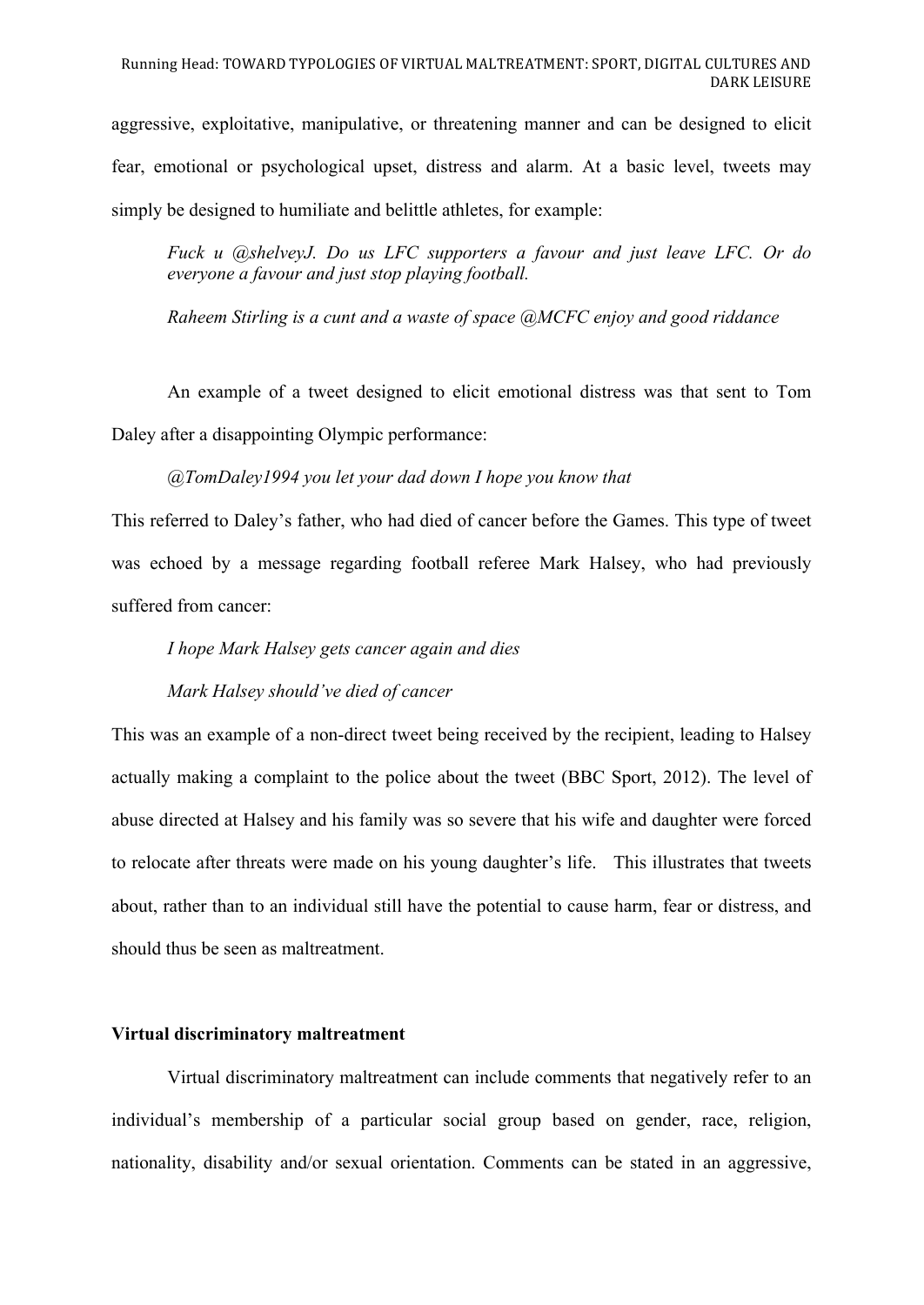exploitative, manipulative, threatening or lewd manner and can be designed to elicit fear, emotional or psychological upset, distress and alarm. Gender discrimination was illustrated by a direct tweet to the female American racing driver **Danica** Patrick:

*@DanicaPatrick you will never win a race they only got you in the sport because you look good now go back to the kitchen*

Similar sentiments were seen towards the England Womens' football coach, Hope Powell and Australian Cricketer Ellyse Perry:

*Women coaches can't work in mens football just wouldn't work for me imagine Hope Powell managing Utd #neverever*

*She must have a really long chain to reach a cricket pitch, still don't understand why she is out of the kitchen*

Two highly publicised tweets, reported widely in the press demonstrated blatant racial discrimination, both directly sent to the recipient:

*@anton\_ferdinand RT this you fucking black cunt*

*@louissaha08 go back to France ya fuckin nigger*

Discrimination based on sexual orientation is evident in terms of male and female sexuality. Marion Bartoli received a number of high profile tweets about her sexuality that were reported in the national press, such as:

*I hate Bartoli already fucking dyke come on Lisicki u sexy thing*

The former athlete and athletics presenter on the BBC, Colin Jackson, was subject to a variety of messages regarding his sexual orientation:

*2 gays involved in tonight's Olympic coverage … Justin Gay… and Colin Jackson #100mfinal*

It is clear that a variety of discriminatory behaviours thus take place within the virtual environment.

# **Understanding Virtual Maltreatment**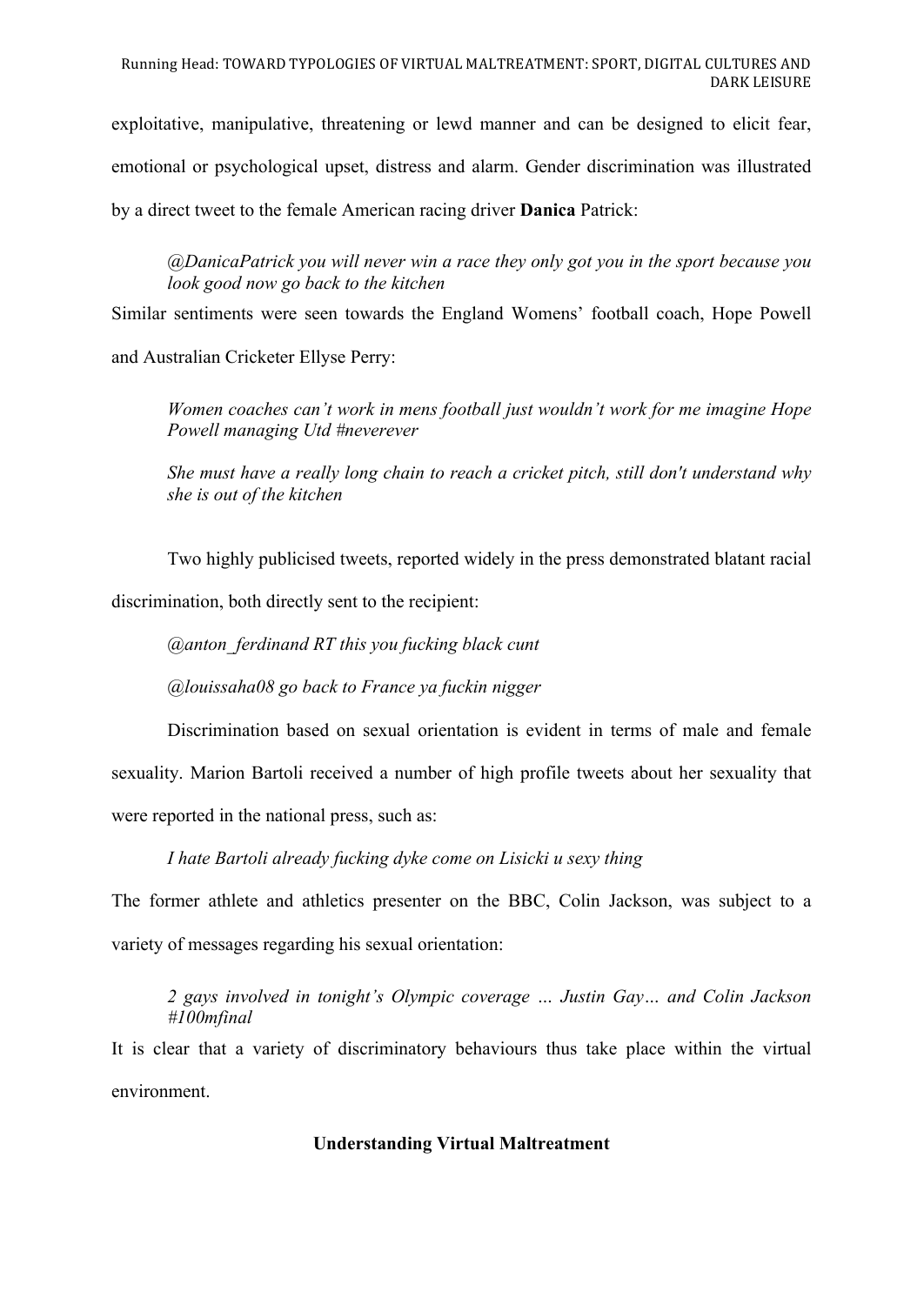The conceptual typology of virtual maltreatment is presented as a starting point for critical dialogue concerning abuse in online environments and can be used to understand the nature of such behavior in these spaces. This paper, as a position piece, has attempted to provide a framework to guide future research into what may well be one of the most important leisure phenomena to emerge in recent years.

Digitizing people, relationships, and groups has stretched the boundaries of how and when humans interact, creating a space where darker behaviours can manifest and individuals can feel protected by the sense of anonymity the Internet affords. Virtual spaces create an optimal environment for both illegal and harmful activity. The term trolling has been adopted by the media to broadly account for any harassment, via communications systems. Trolling has been collectively referred to as the "sending of provocative messages via a communications platform for the entertainment of oneself, others or both" (Bishop, 2013, p. 302). Bishop (2013) differentiates between types of trolling behaviours that occur online and believe that while some 'troll' to harm others or cause discomfort (flame trolls) others are more interested in the entertainment that comes from trolling and gaining gratification from their actions (kudos trolls). As Bishop (2014) notes, trolls show a darker, sinister and perhaps more transgressive side of cyber-space in the form of abuse and vitriol (p. 7), yet not all abuse is carried out by trolls and not all transgressive behaviour could constitute trolling. This media fuelled moral panic concerning the presence of 'dangerous Internet trolls' leads us to miss an important fact; we all have the potential to be abused or become the perpetrators of maltreatment in online environments, it is not just the 'trolls' who chose to harm or attack others in cyber-space; as demonstrated through negative fan interaction.

Certainly, virtual maltreatment can span one off hateful comments within the running commentary of sports consumption to far more targeted, systematic and pervasive examples of abuse. Virtual maltreatment can sit anywhere on a spectrum from statements thought to be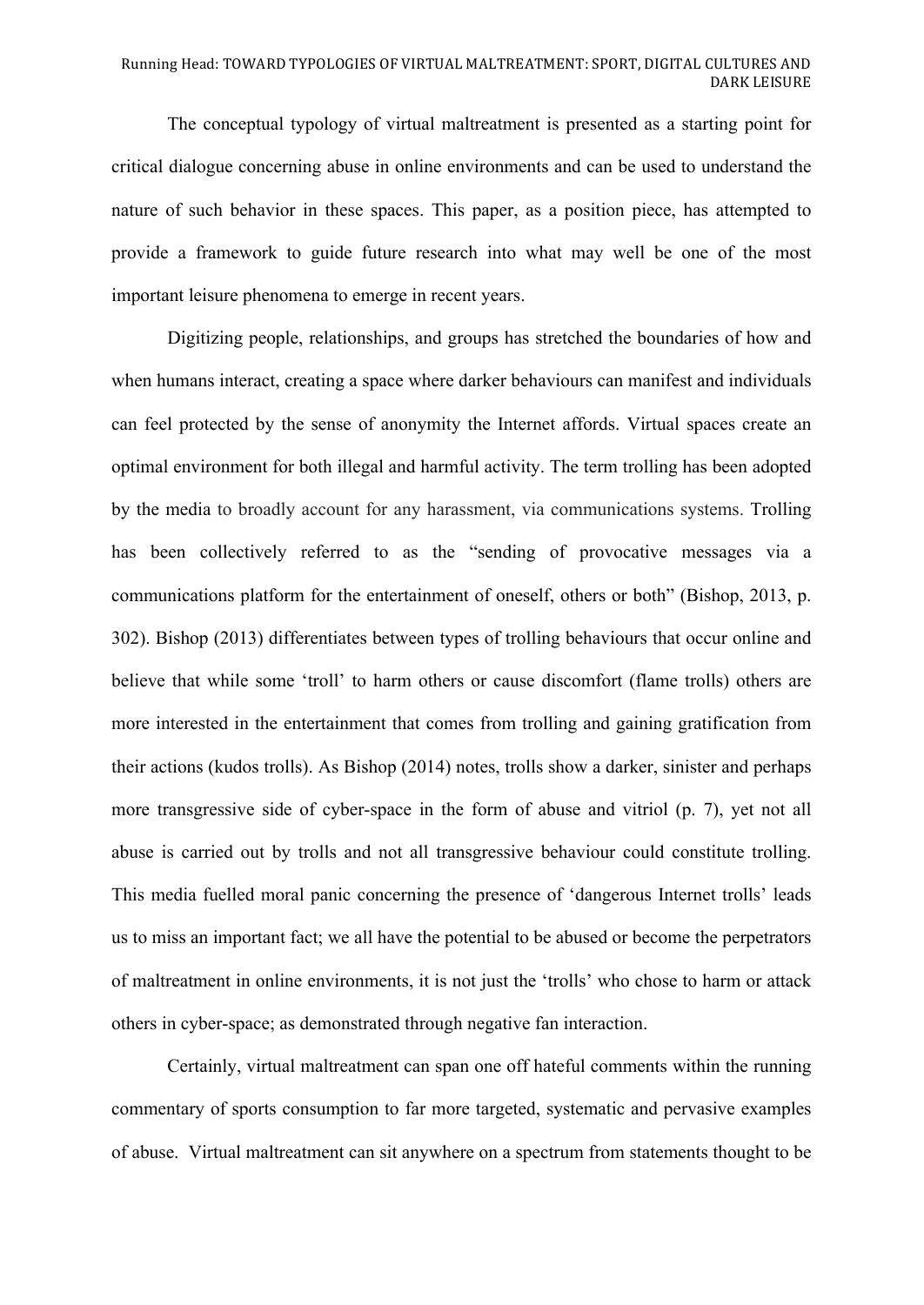idol 'banter' or said in jest to those that include threats of physical violence, racist and/or sexually degrading and demeaning content. Threats target the individual or extend to people close to them including family members, team-mates and friends and content spans the very minor to the extremely violent, lewd or abusive, making this a diverse problem to classify and subsequently police. It is therefore important to understand the nature of cyber-space to provide an explanation for the negative behavior present within it if we are to better safeguard individuals in these spaces. The conceptual typology presented in this paper represents a useful and important starting point in this process.

Some of the characteristics that make online spaces most attractive such as the freedom of expression, perceived or actual anonymity, reduction of inhibition and expression of thought also make this environment difficult to regulate and police (Awan & Brakemore, 2012; Farrington et al., 2013). As Suler (2004, p.321) identifies, "people say and do things in cyberspace that they wouldn't normally say and do in face-to-face interaction", explaining that much of this behaviour, which he describes as "toxic disinhibition" directly affects the way in which we behave and interact in these environments. The anonymity or even perception of anonymity can make people more likely to disclose information and enact different moral codes in online environments (Hollenbaugh & Everett, 2013).

The concept of Dissociative Anonymity (the protection afforded by the anonymity of online identities enabling individuals to separate the real and the virtual self) is particularly interesting, leading to a state of 'virtual deindividuation' whereby the personal identity of the perpetrator becomes lost, not within a physical crowd as proposed by traditional notions of deindividuation, but within an environment of safety and anonymity that leads to the social self dominating the personal self. This is augmented by notions of Invisibility (the inability to be seen, or to see others' responses) and Dissociative Imagination (the idea that online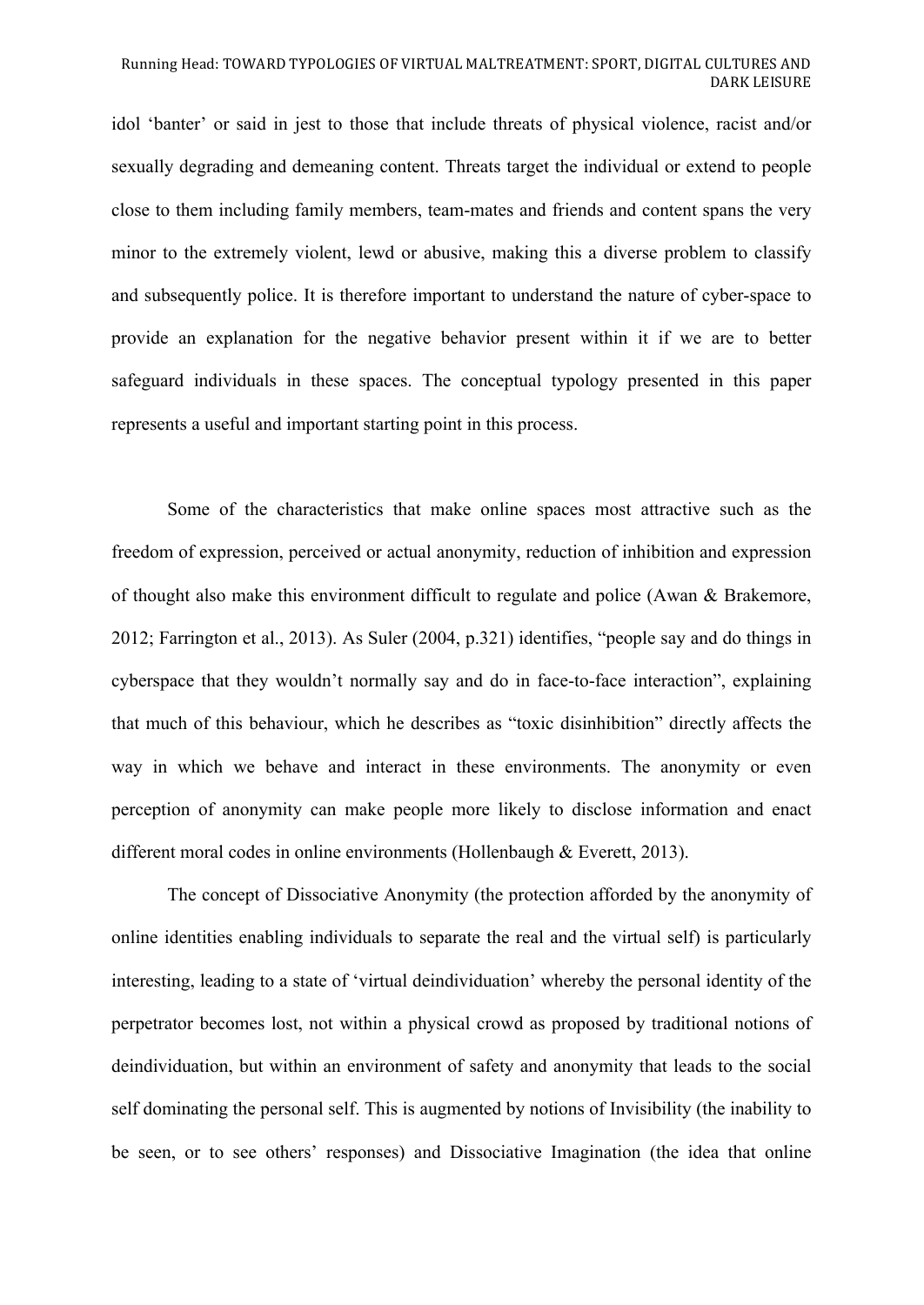interaction is somehow 'separate' from 'real life'). Social media therefore has the potential to become a safe-space for would be offenders:

People don't have to worry about how they look or sound when they type a message. They don't have to worry about how others look or sound in response to what they say. Seeing a frown, a shaking head, a sigh, a bored expression, and many other subtle or not so subtle signs of disapproval or indifference can inhibit what people are willing to express (Suler 2004, p. 322).

Online behaviour lacks essential cues in human interaction and virtual spaces act as a cloak of invisibility: "text communication offers a built in opportunity to keep one's eyes averted" (ibid). As the individual's physical and virtual worlds become intimately entangled the online persona can become an extension of the individual's mind and personality creating, embodied, temporal and spatial experiences (Suler, 2005). In addition to the perception of cyberspace as a physical space, it can also be regarded as a 'transitional space' – an extension of ones conscious and unconscious mind. It is a space that one may personalise and interact in such a way that it becomes a part of them (ibid) whereby individuals can create hybrid personas. As such, online behaviours have the potential to be significantly different to, and often more extreme and divergent from expected norms of face-to-face behaviour, especially given the broader lack of control of online interaction. Suler refers to these factors as some of the unique psychological features of the Internet that make it most attractive and alarming as a heterotopic space. As a consequence, the virtual environment is a particularly dangerous one in terms of its potential for maltreatment to occur.

Importantly virtual worlds they have shaped modern leisure time, new technologies present endless opportunities for performing leisure and social media has become a common site of leisure activity for many people. As Rojek (2000) notes, the organisation of leisure has often been driven by technology, and given that we are currently in the period of the greatest technological change ever seen, it is logical to argue that leisure organisation and behaviour will reflect this. Some years ago, Bryce (2001, p.7) suggested that "One area that has not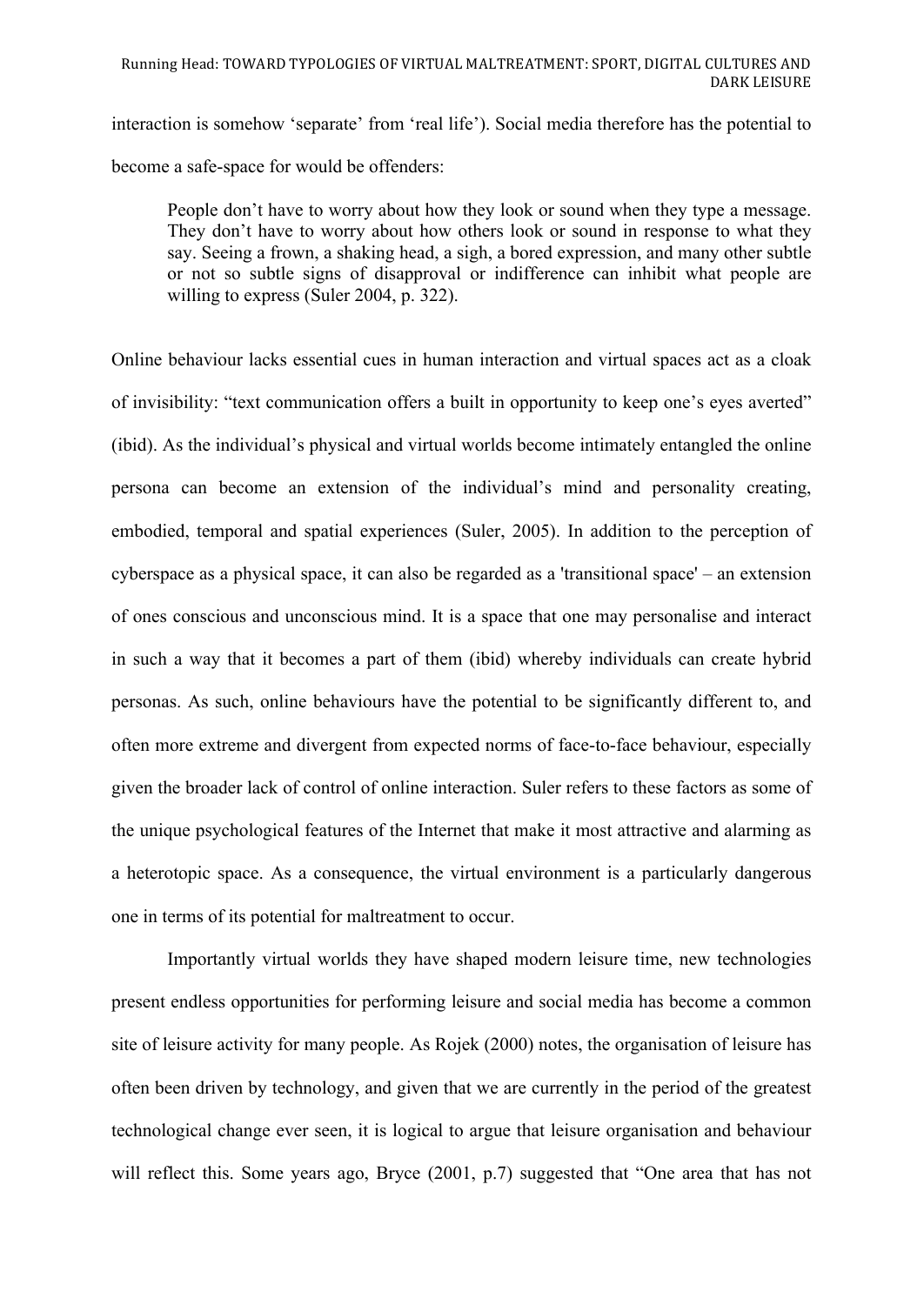been sufficiently considered in the literature is the influence of technology on the organization and experience of leisure", and to some extent this is an argument that remains valid today.

The sheer nature of cyberspace, together with the formation of ideographic online communities, provides an opportunity for deviant leisure activity. As this discussion demonstrates cyberspace is a deregulated space and can therefore play host a variety of activities varying from legal to illegal providing opportunity for the pursuit of invasive and mephitic leisure (Rojek, 2000). As Bryce (2001, p.12-13) suggested:

"The wild zones of the Internet with their relative freedom from regulation and censorship are able to support deviant leisure ideologies…Legitimization and support of such ideologies in cyberspace may increase deviant behaviour in society as a whole. This suggests that utopian claims concerning empowerment and freedom in cyberspace must be tempered by the acceptance of the use of the medium for deviance, and an examination of mechanisms of regulation to protect the rights of individuals using the Internet for leisure".

It is clear that the Internet, and social media in particular provide an environment where people are afforded the power and opportunity to enact 'dark leisure' through abusive behaviours towards other, often high profile and high status individuals.

Suler and Phillips (1998) believe that two factors help shape deviance demonstrated in online environments, one technical (people will negotiate technical features to exploit environments) and one social (people will follow the sub-cultures of an environment or act against them). The social element is perhaps most interesting in terms of leisure behaviour spending time abusing others. It could be argued that online environments have a greater acceptance of abusive language and thus this desensitises individuals to the negative nature of such content. Conversely, this activity is carried out as a transgressive act, masked by the cover the virtual world affords allowing individuals a space through which they can break normative face-to-face rules and subvert norms. As Suler (1998, p. 276) stated: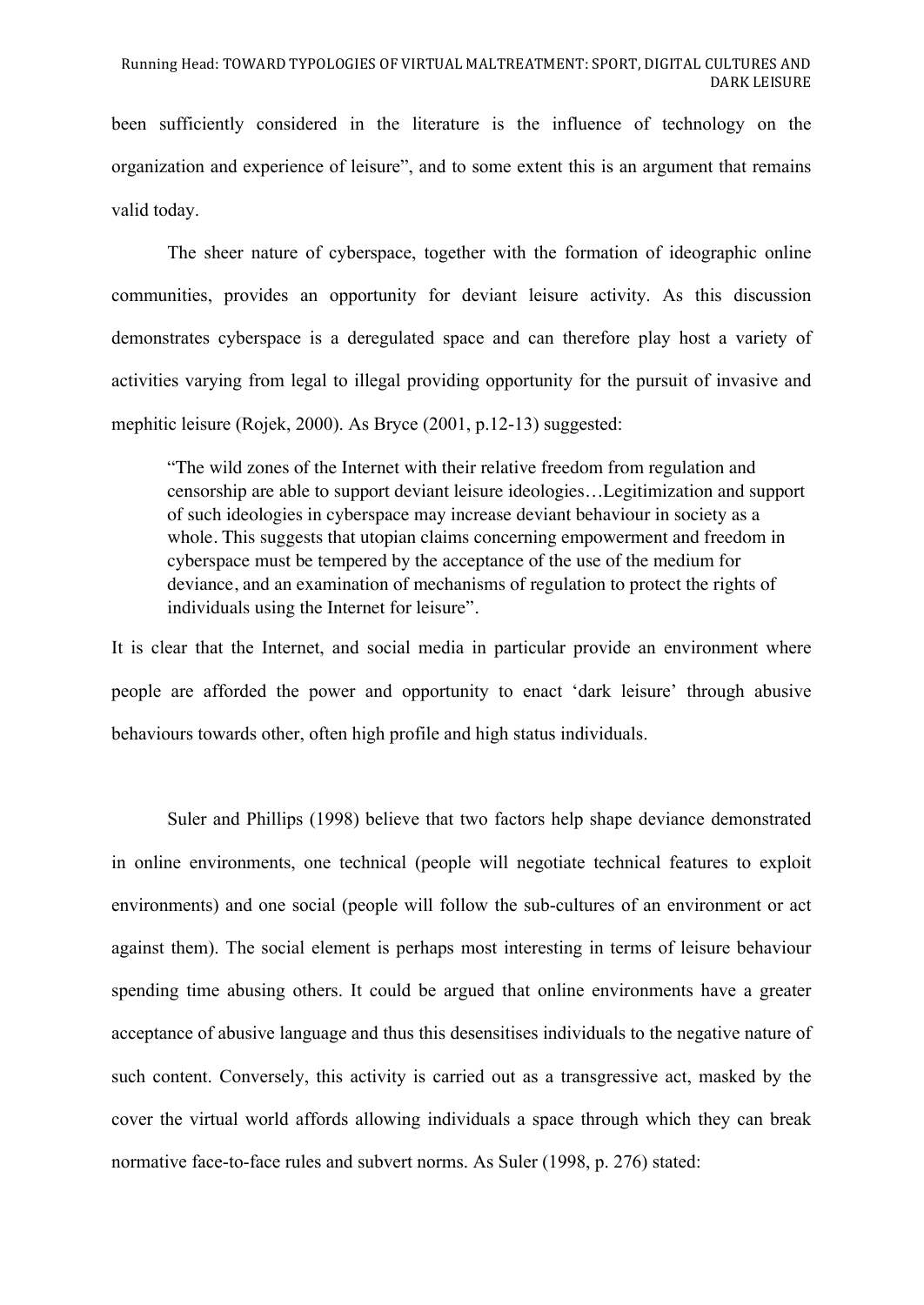"The community and all that is happening there is entertainment in the form of recapitulation of the real world".

The significance of social media as a leisure activity now means that scholars can no longer afford to ignore this aspect of leisure behaviour. The sheer pervasiveness of social media as a leisure activity, when taken alongside the changing power and opportunity provided to young people especially, suggests that this is a growing area of significance within contemporary society. Deviant behaviour such as virtual maltreatment may be upsetting or abusive for some, yet for others it is all a part of the leisure experience and a draw to engage in these social worlds. What is clear from the typology, and data presented here, is that the issue of virtual maltreatment is a serious one and will - in all likelihood remain so. Further examination is needed to explore online environments as contemporary sites of leisure activity but more importantly places where deviant or morally questionable leisure pursuits are enacted. As well as understanding such behaviours from the perspective of the individual, the phenomenon of virtual maltreatment allows us to examine a changing landscape in terms of broader deviant leisure practices. As we noted earlier, virtual worlds are providing new arenas for the production and consumption of leisure. Within such arenas, online, less inhibited interaction may lead to a change in 'traditional' power relations, whereby power increasingly lies with the (often younger) perpetrator, protected from the norms and values associated with face to face interaction. Thus, such deviant leisure behaviour becomes, in many ways, easier to enact. From a pragmatic perspective, it becomes easier to target those who are 'different', and from a psychological perspective it becomes safer to do so. Hence, as a leisure activity, online interaction of this nature provides a microcosm within which we can observe the enactment of gendered, racialized and sexualised politics, often at an extreme level, allowing a potentially illuminating insight into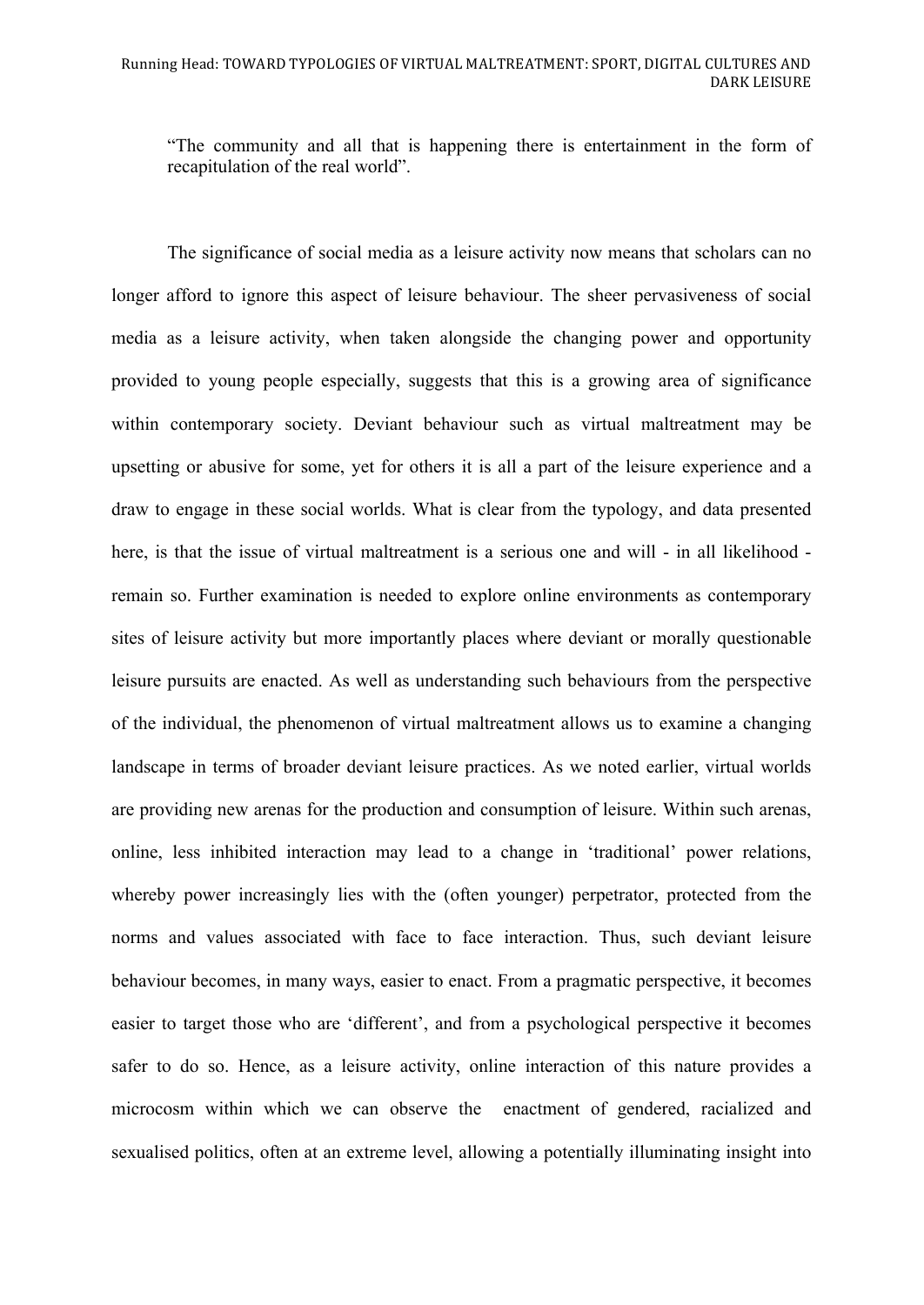these issues, providing a rich environment with which to further our understanding of such politics, as well as the broader social landscape itself.

### **References**

- Arora, P. (2011). Online social sites as virtual parks. An investigation into leisure online and offline. *The Information Society*, 27, 113-120.
- Awan, I. & Brakemore, B. 2011. *Policing cyber hate, cyber threats and cyber terrorism*. Ashgate: ebook.
- Barlow, J. P. (1990). Crime and puzzlement: in advance of the law on the electronic frontier. *Whole Earth Review.* [online]. Available from: https://w2.eff.org/Misc/Publications/John\_Perry\_Barlow/HTML/crime\_and\_puzzlemen t 1.html [Accessed January 2015].
- BBC Sport, (2012). Mark Halsey complains to police after Twitter abuse. *BBC Sport*  [online], 24/09/12, available from http://www.bbc.co.uk/sport/football/19703504. [Accessed September 2014].
- Berriman, L., & Thomson, R, (2015). Spectacles of intimacy? Mapping the moral landscape of teenage social media. *Journal of Youth Studies*, 18 (5), 583-597.
- Bezants, J. (2015). AstonVilla midfielder Jack Grealish receives vile Twitter abuse after choosing to play for England over Ireland. *The Daily Mail* [online], 28/09/15, available from http://www.dailymail.co.uk/sport/football/article-3252028/Aston-Villamidfielder-Jack-Grealish-chooses-represent-England-Ireland-international-level.html [Accessed September 2015].
- Bishop, J. (2013). The art of trolling law enforcement: a review and model for implementing 'flame trolling' legislation enacted in Great Britain (1981-2012). *International Review of Law, Computers & Technolohy,* 27 (3), 301-318.
- Blakemore, B. (2012). Cyberspace, Cyber Crime and Cyber Terrorism*.* In B. Blakemore & A. Imran (Eds.), *Policing cyber hate, cyber threats and cyber terrorism* (pp. 5-20). London: Ashgate.
- Bryce, J. (2001). The technological transformation of leisure. Social Science Computer Review, 79, 1-16.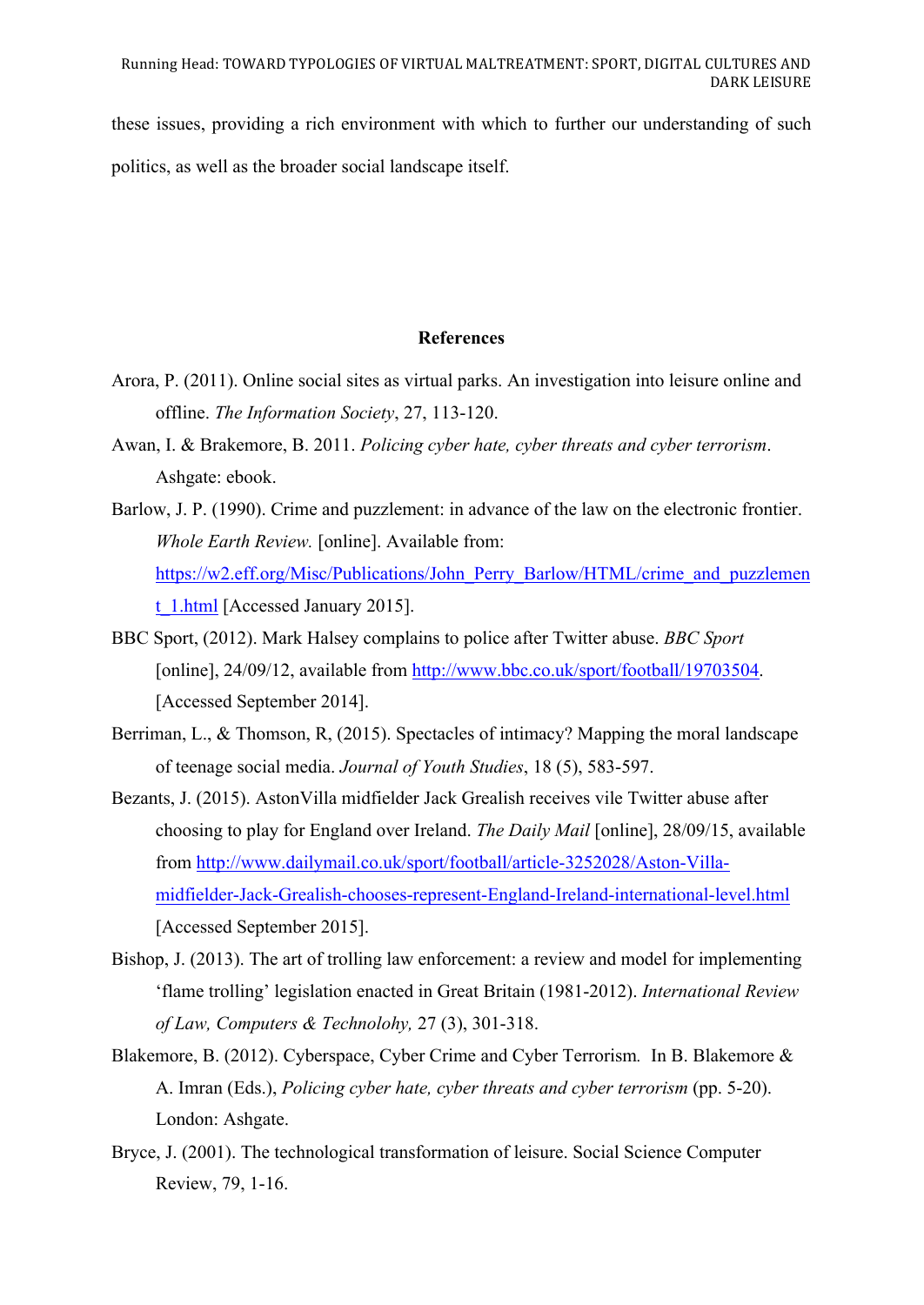Castalls, M. (2010). *The rise of the network* society. Chichester: Wiley-Blackwell.

- Chan, M. (2014). *Virtual reality representations in contemporary media.* London: Bloomsbury.
- Chen, A. (2015). The troll hunters. *Technology Review, 118,* 51-57. Add
- Chawansky, M. (2016). Be who you are and be proud: Brittney Griner, intersectional invisibility and digital possibilities for lesbian sporting celebrity. *Leisure Studies*, (online) DOI: 10.1080/02614367.2015.1128476.
- Clavio, G., and Kian, T. (2010) Uses and gratifications of a retired female athlete's Twitter followers'. *International Journal of Sport Communication*, *3* (1), 485–500.
- **Collier, D., LaPorte, J., & Seawright, J. 2012. Putting typologies to work: concept, formation, measurement and analytic rigour.** *Political Research Quarterly, 65* **(1), 217 –232.**
- Farrington, N., Hall, L., Kilvington, D., Price, J. and Saeed, A. (2015). *Sport, Racism and Social Media*. London: Routledge.
- Fasting, K., Brackenridge, C., & Kjølberg, G. (2013). Using court reports to enhance knowledge of sexual abuse in sport. *Scandinavian Sports Studies Forum*, *4*, 49-67.
- Fasting, K., Chroni, S., Hervik, S. E., & Knorre. (2011). Sexual harassment in sport towards females in three European countries. *International Review for the Sociology of Sport*, *46 (1)*, 76-89.
- Fasting, K., Chroni, S., Hervik, S. E., & Knorre. (2011). Sexual harassment in sport towards females in three European countries. *International Review for the Sociology of Sport*, *46 (1)*, 76-89.
- Ferrara, E. (2015). Manipulation and abuse on social media. Computer Science Social and Information Networks Position Paper [Online]. 11/05/15, available from *http://arxiv.org/abs/1503.03752*
- Foucault, M. (1998). Different spaces. In, J. Faubion (ed.), Aesthetics: the essential works, 2. London: Allen Lane, p. 175-185.
- Green, C. & Jones, I. (2006) Serious Leisure, Social Identity and Sport Tourism, Journal of Sport and Tourism, 8 (2) 164-181.
- Guan, S. A. & Subrahmanyam, K. (2009). Youth internet use: risks and opportunities. *Current Opinion in Psychiatry*, 22, 351-356.
- Hambrick, M. (2012). Six degrees of information: Using social network analysis to explore the spread of information within sport social networks. *International Journal of Sport Communication*, 5 (1), 16-34.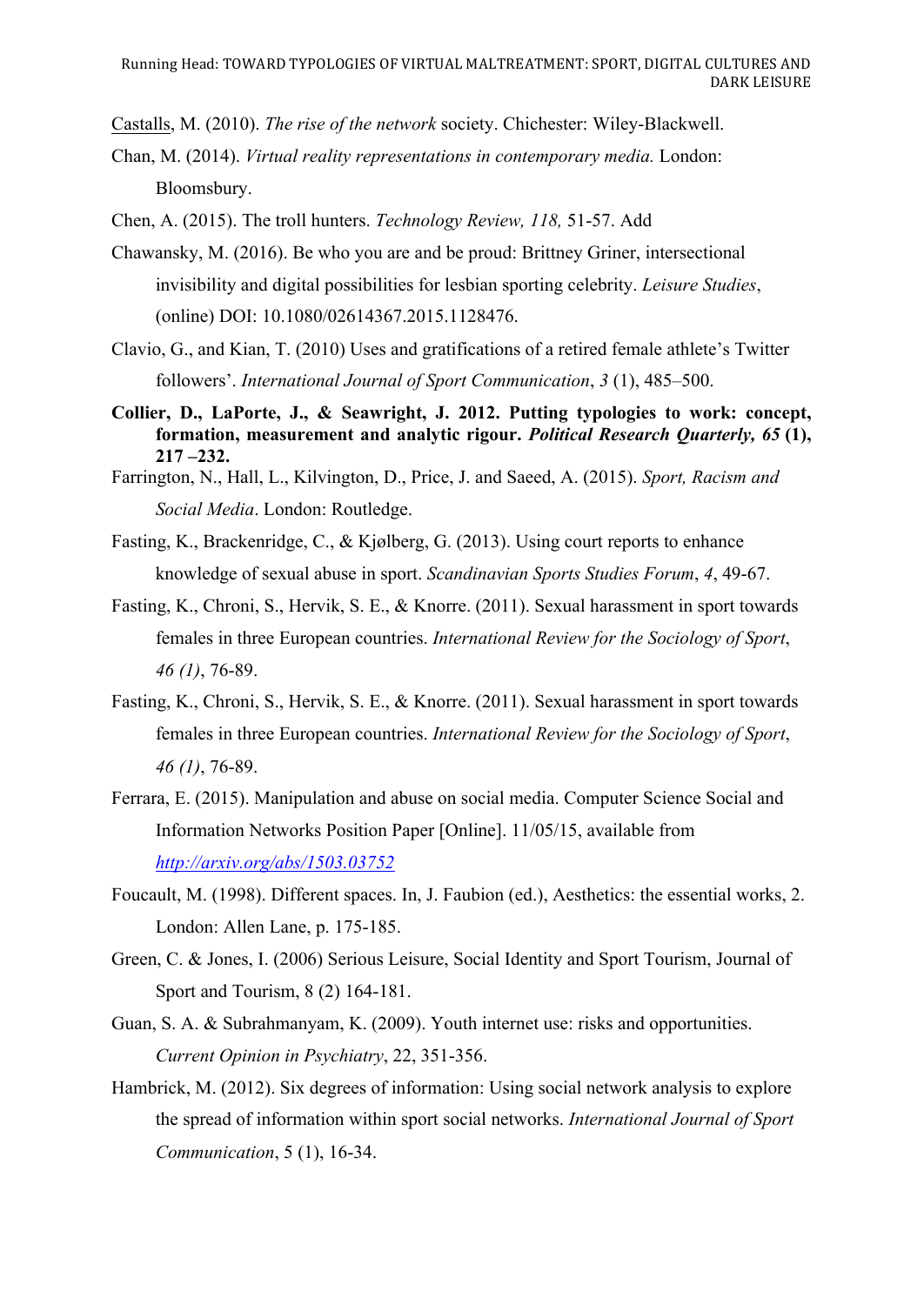- Hambrick, M., Simmons, J., Greenhalgh, G., & Greenwell, C. (2010) Understanding professional athletes' use of Twitter: A content analysis of athlete tweets. *International Journal of Sport Communication*, *3* (1), 454–471.
- Hanna, R., Rohm, A. & Crittenden, V. (2011). We're all connected: The power of social media ecosystems. *Business Horizons,* 54 265–273.
- Hansen, D., Shneiderman, B., & Smith, M. (2011). *Analyzing social media networks with NodeXL: Insights from a connected world*. Boston: Elsevier
- Hartill, M. (2009). The sexual abuse of boys in organized male sports. *Men and Masculinities, 12 (2),* 225-249.
- Hollenbaugh, E. E. & Everett, M. K. (2013). The effects of anonymity on self-disclosure in blogs: An application of the online disinhibition effect. *Journal of Computer- Mediated Communication*, 18 (3), 283-302.
- Hutchins, B. & Rowe, D. (2013). *Digital media sport*. London: Routledge.
- Hunton, P. (2012). Data attack of the cybercriminal: investigating the digital currency of cybercrime. *Computer Law & Security Review*, 28, 201-207.
- Interlive Stats, (2015). *Internet users in the world*. Retrived 21<sup>st</sup> November, from http://www.internetlivestats.com.
- James, A. & James A. L. (2008). Changing childhood in the UK: reconstructing discourses of 'risk' and 'protection'. In A, James. & A. L. James. (Eds). *European Childhoods: Cultures, Politics and Childhoods in Europe*. New York: Palgrave; 105-128.
- Jane, E. (2014) "You're a Ugly, Whorish, Slut", Feminist Media Studies,14:4, 531-546.
- Kick It Out, (2015). Kick it out unveils findings of research into football-related hate crime on social media. *Kick it Out* [online], 16/04/15, available from http://www.kickitout.org/news/kick-it-out-unveils-findings-of-research-into-footballrelated-hate-crime-on-social-media/#.VxkpRIQUZ0u. [Accessed April 2015].
- Kassing, J. W., & Sanderson, J. (2015). Playing in the New Media Game of Riding the Virtual Bench: Confirming and Disconfirming Membership in the Community Sport. *Journal of Sport and Social Issues*, *39 (1),* 3-18.
- Kavanagh, E. J. (2014). *The dark side of sport: athlete narratives of maltreatment in high performance environments.* Thesis, (unpublished PhD). Bournemouth University, UK.
- Kavanagh, E. J. & Jones, I. (2016). *Understanding cyber-enabled abuse in sport.* In D. McGillvray, G. McPherson, & S. Carnicelli (Eds.), *Digital Leisure Cultures: Critical Perspectives.* London: Routledge.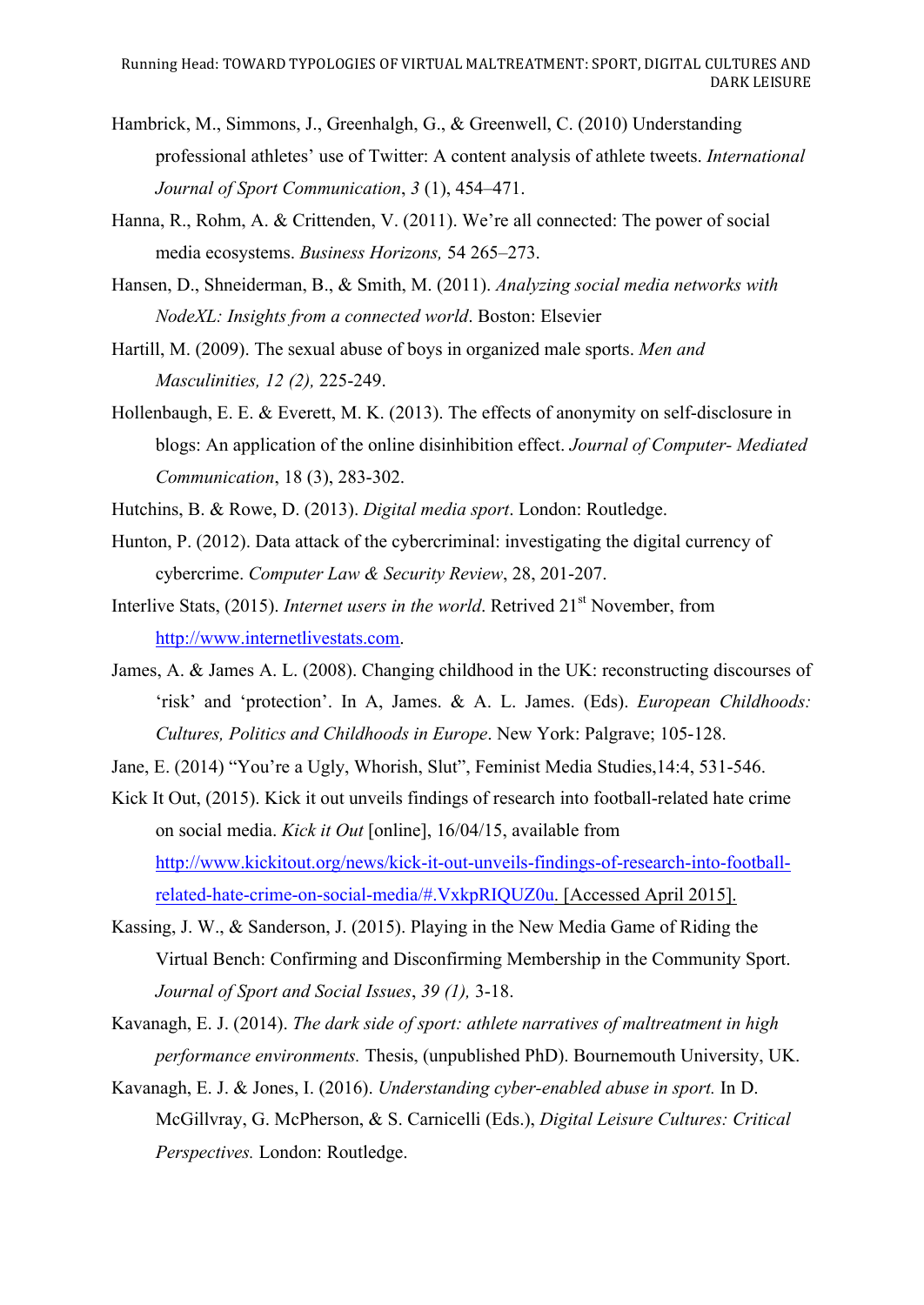- Kaplan, A. M. & Haenlein, M. (2009). The fairyland of second life: virtual social worlds and how to use them. *Business Horizons*, 52 (6), 563-572.
- Kerr, G. (2010). Physical and emotional abuse of elite child athletes: the case of forced physical exertion. In C. Brackenridge & D. Rhind, (Eds.), *Elite child athlete welfare: International perspectives* (pp.41-50). London: Brunel University Press.
- Kowalski R., & Limber, S. (2013). Psychological, physical, and academic correlates of cyberbullying and traditional bullying. *Journal of Adolescent Health*, *53* (1) (supplement), S13-S20.
- Kozinets, R. (2010). *Netnography, Doing Ethnographic Research Online*. London: Sage Publications.
- Lee, S. & Scott, D. (2009). The process of celebrity fan's constraint negotiation. Journal of Leisure Research, 41, 137-156.
- López Sintas, J., Rojas de Francisco, L. & Garcia Álvarez, E. (2015). The nature of leisure revisited: An interpretation of digital leisure. *Journal of Leisure Research*, 47 (1), 79- 101.
- Lupton, D. (2015). *Digital Sociology.* London: Routledge.
- Marwick, A. & Boyd, D. (2011). To see and be seen: Celebrity practice on Twitter. *The International Journal of Research into New Media Technologies*, 17 (2), 139-158.
- Matijasevic, J. 2014. The significance and modalities of internet abuse as the primary global communication computer networks in cyberspace. *Megatrend Review*, 11 (1), 279-298.
- Office for National Statistics (2015) Internet Users 2015. *ONS* [online], 22/05/15, available from http://www.ons.gov.uk/ons/rel/rdit2/internet-access---households-andindividuals/2014/stb-ia-2014.html. [Accessed 28th July 2015].
- Owen, N. (2015). Being a gay referee has been tough, but coming out was like being born again. *The Independent* [online], 30/03/15, available from http://www.independent.co.uk/voices/comment/referee-nigel-owens-on-coming-outand-homophobic-twitter-abuse-im-gay-in-a-macho-world-but-i-wont-10144815.html. [Accessed 28th July 2015].
- Parent, S. (2011). Disclosure of sexual abuse in sport organizations: A case study. *Journal of Child Sexual Abuse*, *20,* 322-337.
- Parry, K. D., Kavanagh, E. and Jones, I. (2015) Adoration and abuse: The impact of virtual maltreatment on athletes. *The Conversation* [online], 14/12/15, available from www.theconversation.com.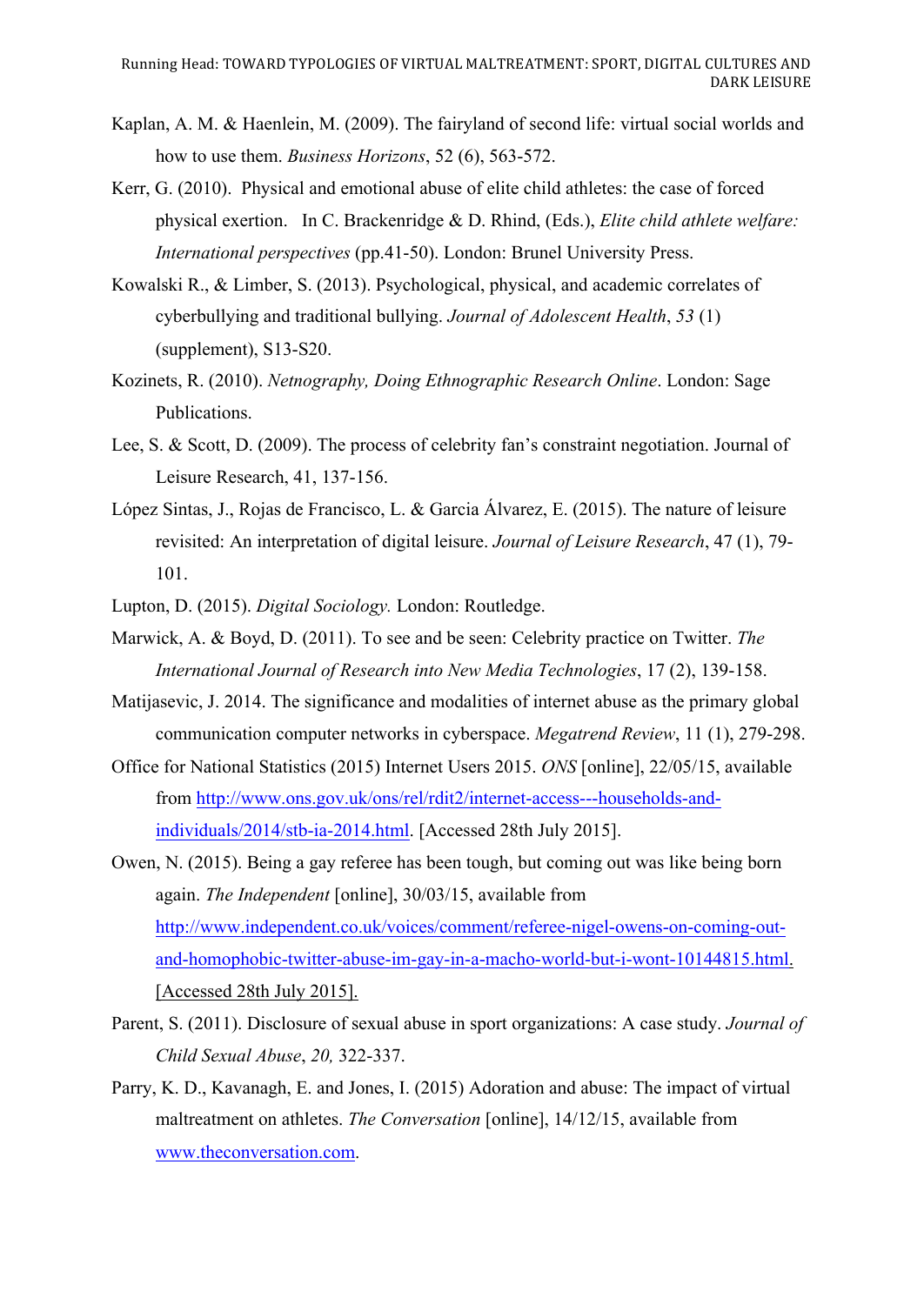- Price, J., Farrington, N. and Hall, L. (2013) Changing the game? The impact of Twitter on relationships between football clubs, supporters and the sports media. *Soccer & Society,*  14 (4), 446-461.
- Rojek, C. (1995). *Decentring Leisure.* London: Sage.
- Rojek, C. (2000). *Leisure and culture*. London: Macmillan.
- Rhind, D., McDermott, J., Lambert, E., & Koleva, I. (2014). A review of safeguarding cases in sport [online]. *Child Abuse Review.*
- **Sandelowski, M. 2000. Whatever happened to qualitative description?** *Research in Nursing & Health,* **23, 334-340.**
- Sanderson, J. (2016) Its all your fault: Identity and fan messaging at the intersection of fantasy sport and social media, In N. Bowman., J. Spinda. & J. Sandserson (Eds.), Fantasy Sports and the Changing Sports Media Industry: Media, Players, and Society, Lanham: Lexington (p197-214).
- Sanderson, J. (2011) To tweet or not to tweet: Exploring division 1 athletic departments' social-media policies. *International Journal of Sport Communication*, 4, 492-513.

Sanderson, J. and Kassing, J. W. (2011) Tweets and blogs: Transformative, adversarial, and integrative developments in sports media. In A. C. Billings (Ed.), *Sports media: Transformation, integration, consumption* New York: Idea Group Global (p. 114-127).

- Sanderson, J. and Truax, C. (2014) "I hate you man!": Exploring maladaptive parasocial interaction expressions to college athletes via Twitter. *Journal of Issue in Intercollegiate Athletics*, 7, 333-351.
- Slonje, R., & Smith, P. (2008) Cyberbullying: Another main type of bullying? *Scandinavian Journal of Psychology, 49*, 147–154.
- Spracklen, K. (2013). *Leisure, sport and society*. London: Palgrave Macmillan.
- Stafford, A., Alexander, K., & Fry, D. (2013). Playing through pain: Children and young people's experiences of physical aggression and violence in sport. *Child Abuse Review*, *22*, 287-299.
- Stirling, A. E. (2013). Understanding the use of emotionally abusive coaching practices. *International Journal of Sports Science and Coaching*. *8, (4),* 625-639.
- Stirling, A. E. and Kerr, G. A. 2013. The perceived effects of elite athletes' experiences of emotional abuse in the coach-athlete relationship. *International Journal of Sport and Exercise Psychology*, 11 (1), 87-100.
- Stirling, A., & Kerr, G. (2009). Abused athletes' perceptions of the coach athlete relationship. *Sport in Society, 12* (2), 227-239.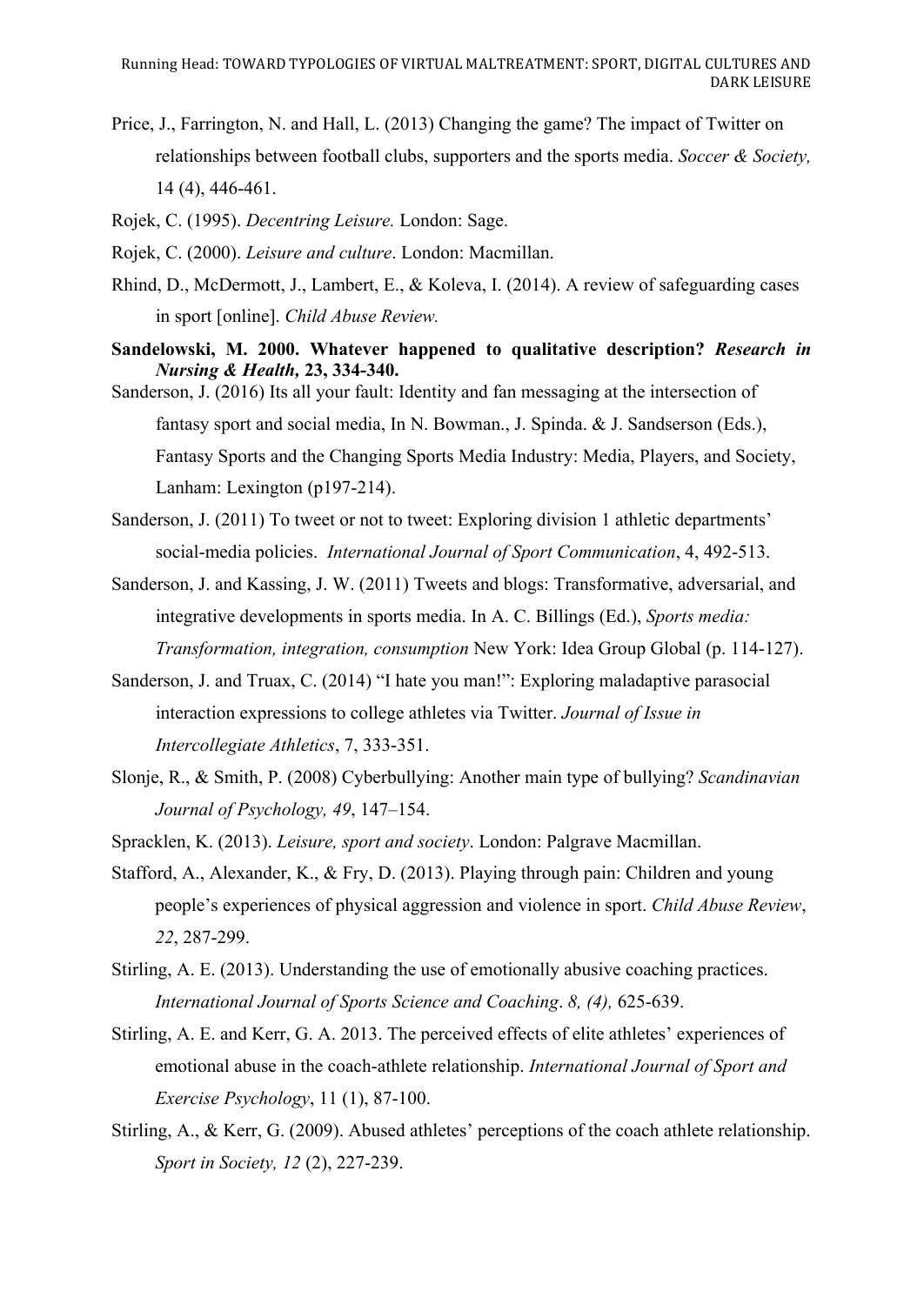- Suler, J. (2004). The online disinhibition effect. *Cyber Psychology & Behaviour*, 7 (3), 321- 326.
- Suler, J. (2005). *The basic psychological features of cyberspace. Elements of a cyberpsychology model.* The Psychology of Cyberspace [online], available from: http://users.rider.edu/~suler/psycyber/overview.html. Accessed on 14<sup>th</sup> January 2016.
- Suler, J. & Phillips, W. (1998). The bad boys of cyberspace: Deviant behavior in a multimedia chat community. *CyberPsychology & Behavior*, 1 (3), 275-294.
- Twitter. (2013). Murray wins Wimbledon. *Twitter.com*. [Online] Retrieved 20 August 2013. http://blog.uk.twitter.com/2013/07/murray-wins-wimbledon.html.
- Turner, V. (1992). *Blazing the trail*. Tucson: University of Arizona Press.
- Vakhitova, Z. I. & Reynald, D. M. (2014). Australian Internet users and guardianship against cyber abuse: An empirical analysis. *International Journal of Cyber Criminology*, 8 (2), 156-171.
- Willard, N. (2007). *Cybersafe kids, cyber-savvy kids: Helping young people learn to use the internet safely and responsibly*. San Francisco: CA: Jossey-Bass.
- Zajc, M. (2015) Social media, prosumption, and dispositives: New mechanisms of the construction of subjectivity, Journal of Consumer Culture 15 (1) 28–47.